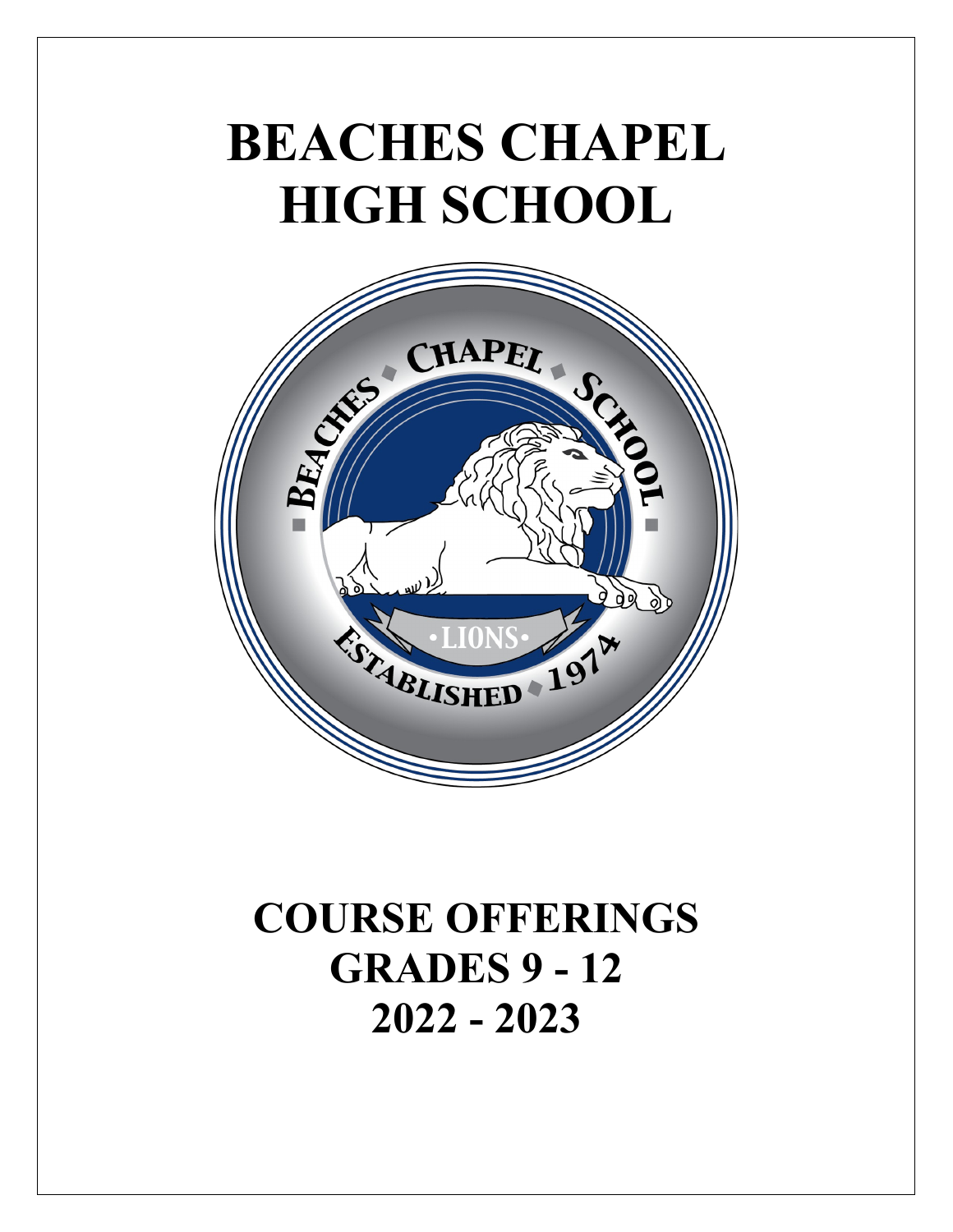### *TABLE OF CONTENTS*

| Administration                                | 3       |
|-----------------------------------------------|---------|
| <b>About BCS</b>                              | 3       |
| Mission                                       | 3       |
| Vision                                        | 3       |
| Enrollment & Faculty                          | 3       |
| <b>Student Body</b>                           | 3       |
| Membership & Accreditation                    | 3       |
| Class Rank                                    | 3       |
| <b>Beaches Chapel Graduation Requirements</b> | 4       |
| Beaches Chapel School Academic Diploma Option | 5       |
| Beaches Chapel School Honors Diploma Option   | 5       |
| <b>Course Selection Procedures</b>            | 6       |
| <b>Course Designations</b>                    | $7 - 8$ |
| <b>Promotion Requirements</b>                 | 8       |
| Beaches Chapel School Policies                | 9       |

### *COURSE OFFERINGS*

| Bible                        | 10        |
|------------------------------|-----------|
| Language Arts                | $11 - 13$ |
| Mathematics                  | $14 - 15$ |
| Science                      | $16 - 17$ |
| <b>Social Studies</b>        | 18-19     |
| World Languages              | 20        |
| Health                       | 20        |
| Performing/Practical Arts    | 21        |
| Career & Technical Electives | 22        |
| <b>General Electives</b>     | 23        |
|                              |           |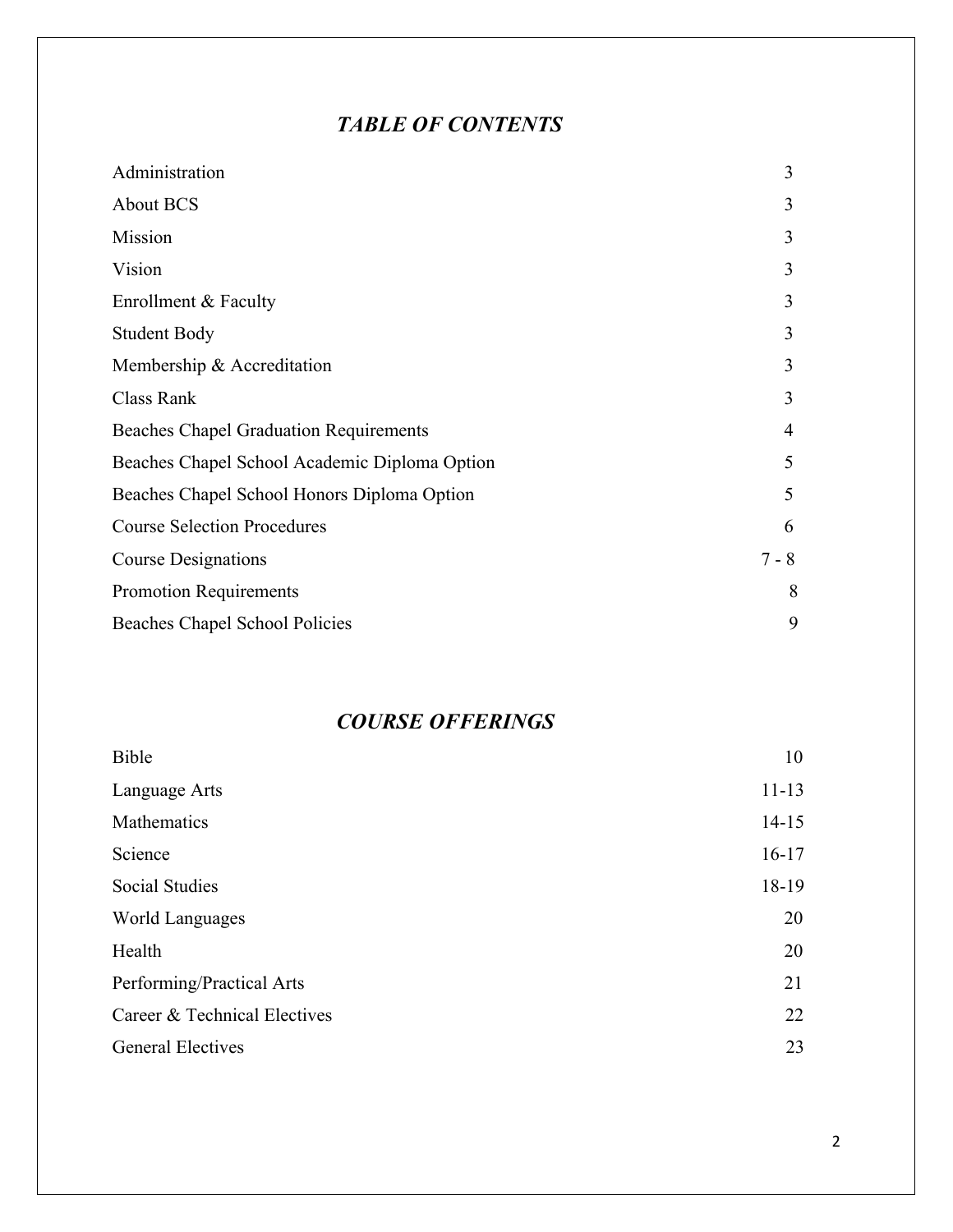### **ABOUT US**

#### **ADMINISTRATION**

Lead Pastor: James McDonald Principal: Allison Bass Vice Principal: Heather Johnston School Counselor: Kathy McWilliams Financial Director: Jason Myers Director of Admissions: Jane Wilcox

#### **ABOUT BCS**

Beaches Chapel School is a private, college preparatory school founded in 1974 serving students K-12. It is located in Neptune Beach, Florida attracting students from both Duval and St. Johns County. Beaches Chapel is a small individualized academic community with one class per grade level. It provides varied levels of academic rigor and extra-curricular activities.

#### **MISSION**

Beaches Chapel School strives to build a solid academic and Christian foundation so all students can reach their full potential in spirit, mind and body.

#### **VISION**

Beaches Chapel School seeks to ensure their graduates will receive quality Christ-centered education that equips them to be a generation of Christian leaders to impact the world.

#### **ENROLLMENT & FACULTY**

Grades K-12: 246 students, Grades 9-12: 67, Grades 6-8: 64, Grades K-5: 115 The professional teaching staff totals 28 instructors and administrators, 40% holding advanced degrees.

#### **STUDENT BODY**

Beaches Chapel School's student body is 90% white, 3% biracial, 4% Hispanic, 1% African American and 1% Pacific Islander. It represents a broad range of economic, ethnic and religious backgrounds. The school welcomes all levels of academic ability, preparing each graduate to matriculate to an institution of higher education, the military or work force.

#### **SCHOLARSHIPS**

The school accepts the following scholarships: Coalition of McKay Scholarship, the Gardiner Scholarship, the HOPE scholarship, Step Up for Students, the Florida Tax Credit, Family Empowerment Scholarship and the FACTS scholarship.

#### **MEMBERSHIP & ACCREDITATION**

Beaches Chapel School is fully accredited by Cognia and the International League of Christian Schools. Beaches Chapel School holds athletic memberships in: Jacksonville Christian Athletic League (JCAL), Florida Christian Athletic League (FCAL), and Florida High School Athletic Association (FHSAA).

#### **CLASS RANK**

All students (9-11) are ranked at the end of their school year. All seniors are ranked at the end of  $6<sub>th</sub>$ , 7th and  $8<sub>th</sub>$ semesters. Weighted GPA determines rank. All Honors classes are weighted an additional .5 point. All Dual Enrollment courses are weighted one additional point.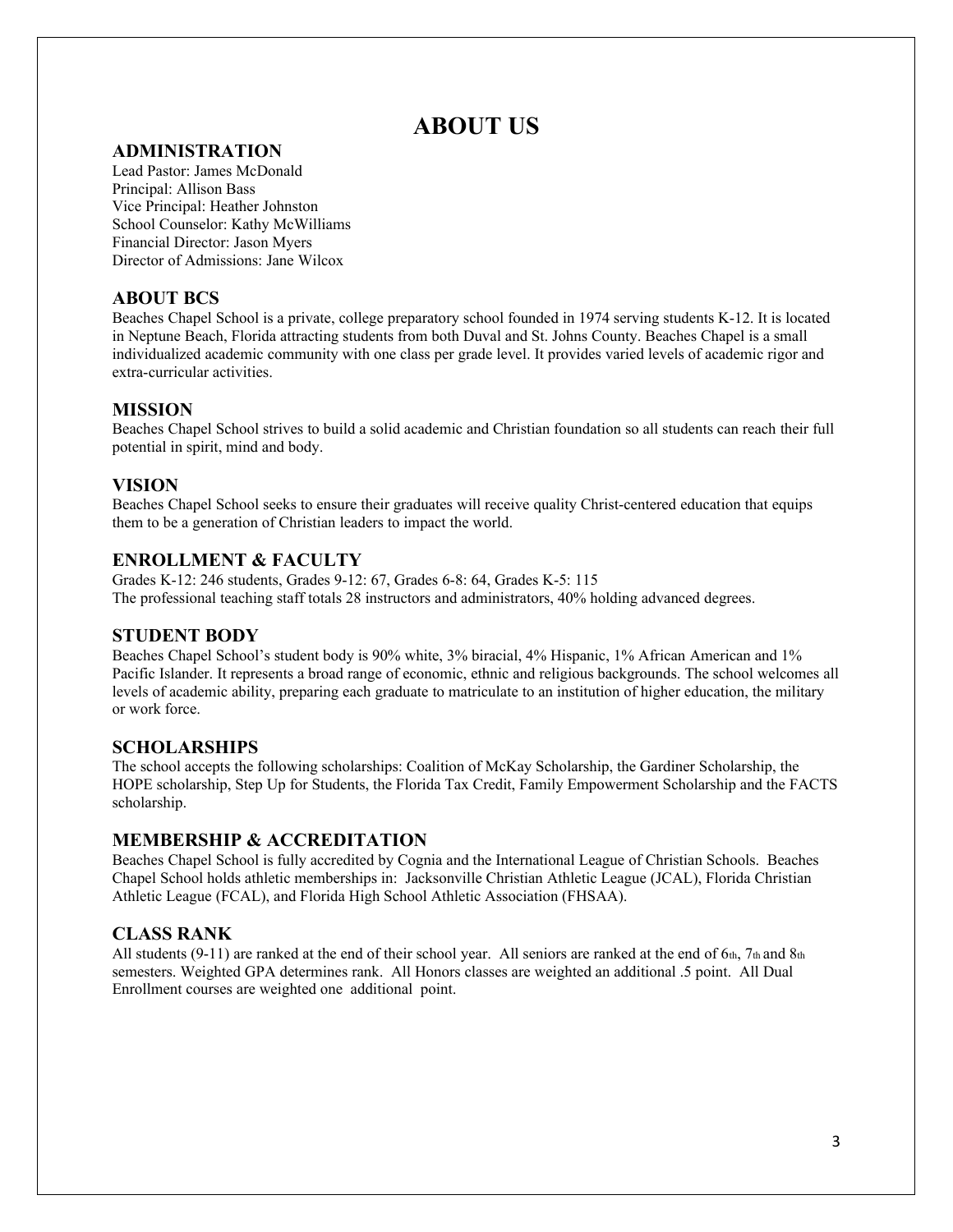### **BEACHES CHAPEL GRADUATION REQUIREMENTS**

#### **English – 4 credits**

#### **Math – 4 credits**

Must include: Algebra I, Geometry, Algebra II and 1 additional math

#### **Science – 3 credits**

Must include: Biology I and 2 physical sciences with a lab component

#### **Social Science – 3 credits**

Must include: World History, US History, Government & Economics with Financial Literacy

**HOPE – 1 credit**

#### **Foreign Language – 2 credits**

Must be consecutive in the same language

#### **Practical/Performing Arts – 1 credit**

#### **Elective Courses – 6 credits**

May include 4 Bible credits

#### **100 Community Service hours**

#### **Unweighted GPA of no less than 2.0**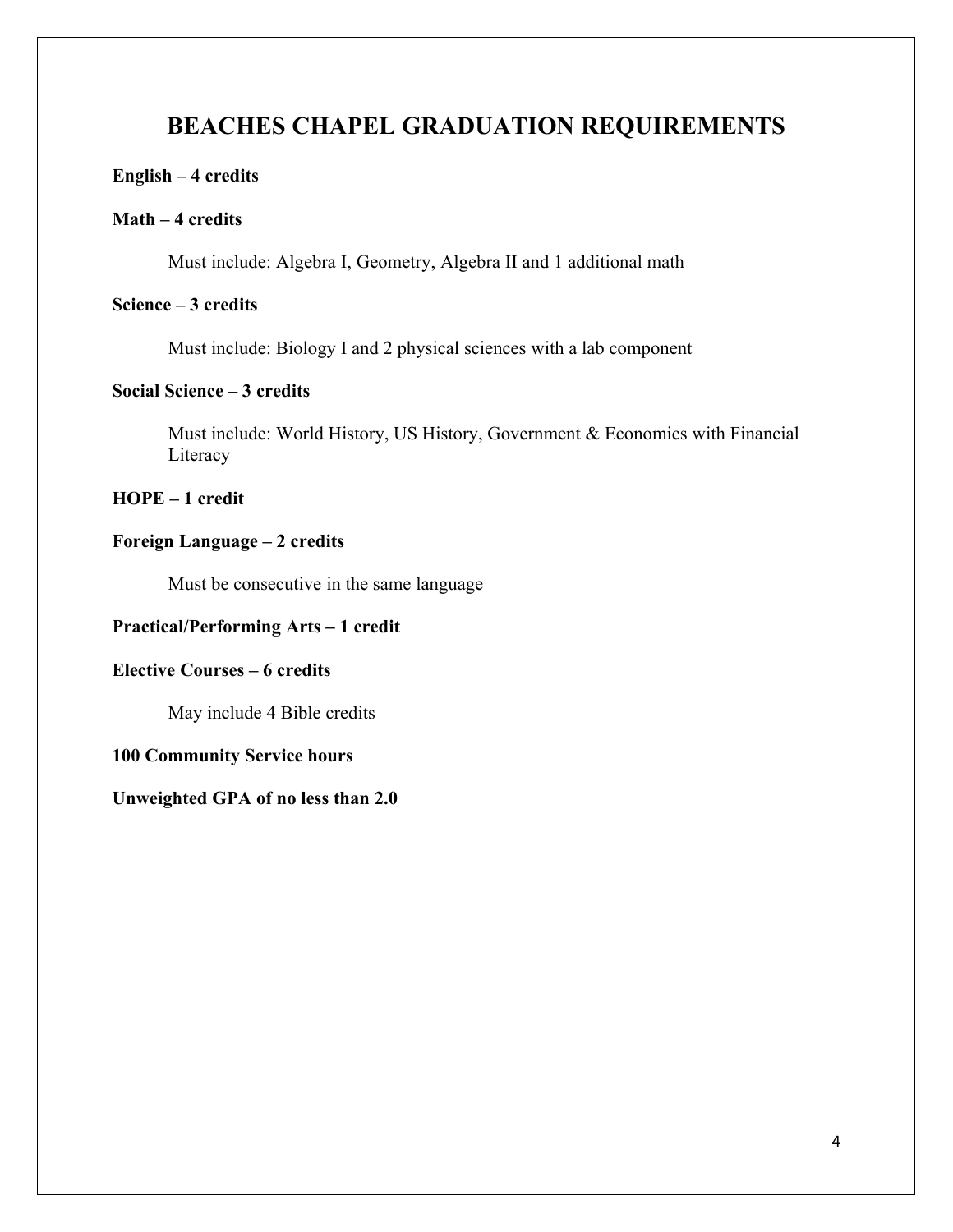### **BEACHES CHAPEL SCHOOL ACADEMIC DIPLOMA OPTION**

| <b>Bible</b>          |                  |
|-----------------------|------------------|
| English               | 4                |
| Mathematics           | 4                |
| Science               | $3*$             |
| <b>Social Studies</b> | $3**$            |
| <b>HOPE</b>           |                  |
| Performing Fine Arts  |                  |
| Foreign Language      | $7***$           |
| Electives             | $\sum_{i=1}^{n}$ |

Total Credits: 24

**In order to receive this diploma, a student must have an unweighted GPA of no less than 2.0.**

### **BEACHES CHAPEL SCHOOL HONORS DIPLOMA OPTION**

*(Students must have a 3.5 weighted GPA to receive an Honors Diploma and have completed no less than total of 8 Honors level high school courses.)*

| <b>Bible</b>          | 4                             |
|-----------------------|-------------------------------|
| English               | 4                             |
| Mathematics           | 4 (Algebra I and higher)      |
| Science               | $4*$ (Must include Chemistry) |
| <b>Social Studies</b> | $4**$                         |
| <b>HOPE</b>           |                               |
| Performing Fine Arts  |                               |
| Foreign Language      | $7***$                        |
| Electives             | $\overline{2}$                |
| <b>Total Credits:</b> | 26                            |
|                       |                               |

**\*including 2 lab science courses**

**\*\*including American Government/Economics, US History, World History and any 1 additional social science course**

**\*\*\* must include two levels of the same Foreign Language**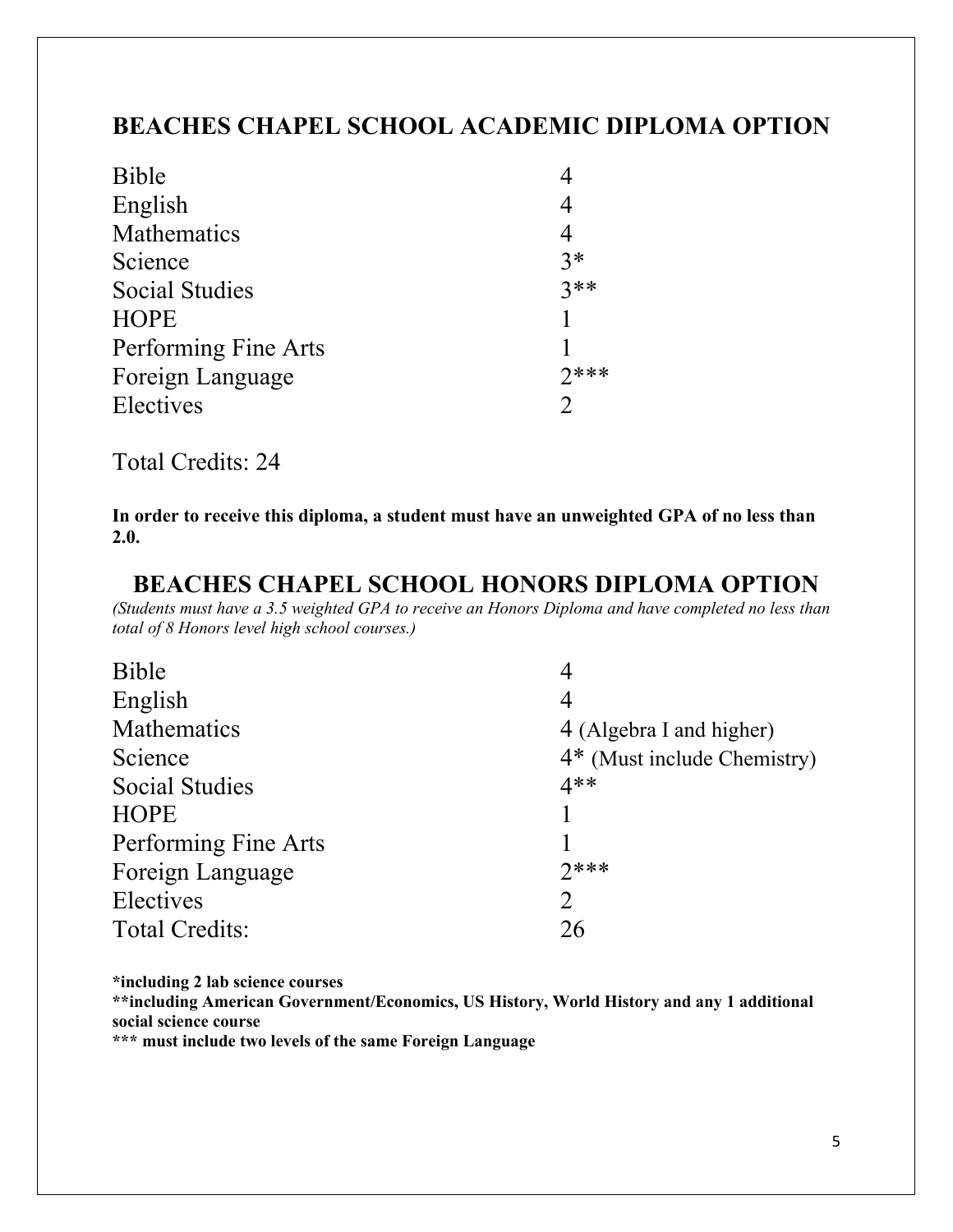### **COURSE SELECTION PROCEDURES**

Beaches Chapel School strives to act in the best interests of their students. Beaches Chapel School believes that students should be properly placed in courses that meet the Florida State Graduation Requirements, State University System Requirements, and Bright Futures Requirements. Our goal is to have students challenge themselves while continuing to enjoy their educational experience.

### **STATE UNIVERSITY SYSTEMS (SUS) REQUIREMENTS**

The **18 units** listed below represent the minimum **required for admission** consideration:

**4** units of **English**, at least three with writing requirements

**4** units of **Mathematics i**ncluding Algebra I. II , Geometry and higher

**3** units of **Natural Science**, at least **two with laboratory** experience

**3** units of **Social Science**

**2** sequential units of the **same World Language** or American Sign Language

**2** elective units, preferably **in the above subject areas**

### **BRIGHT FUTURES SCHOLARSHIP REQUIREMENTS**

**16 Specific** High School **Core Courses**

**4 English** (3 must include substantial writing)

**4 Math** (Algebra I and above)

**3 Science** (2 must be lab science)

**3 Social Science**

**2 World Languages** (sequential, in same language)

Achieve the required **weighted grade point average** in the 16 core courses

Florida Academic Scholarship = 3.5 or higher weighted GPA

Florida Medallion Scholarship = 3.0 or higher weighted GPA

Florida Gold Seal Vocational Scholarship = 3.0 or higher weighted GPA in core courses and 3.5 unweighted GPA in 3 credits of a single career and technical program.

Achieve the required **minimum score on** either the ACT® or SAT® college entrance exam

Florida Academic Scholarship ACT/SAT required scores = 29/1330 Florida Medallion Scholarship ACT/SAT required scores = 25/1210 Florida Gold Seal Vocational Scholarship ACT/SAT required scores = Reading 19/24, Math 19/24, English 17/25

#### Complete the required **number of service hours**

Florida Academic Scholarship = 100 hours Florida Medallion Scholarship = 75 hours Florida Gold Seal Scholarship = 30 hours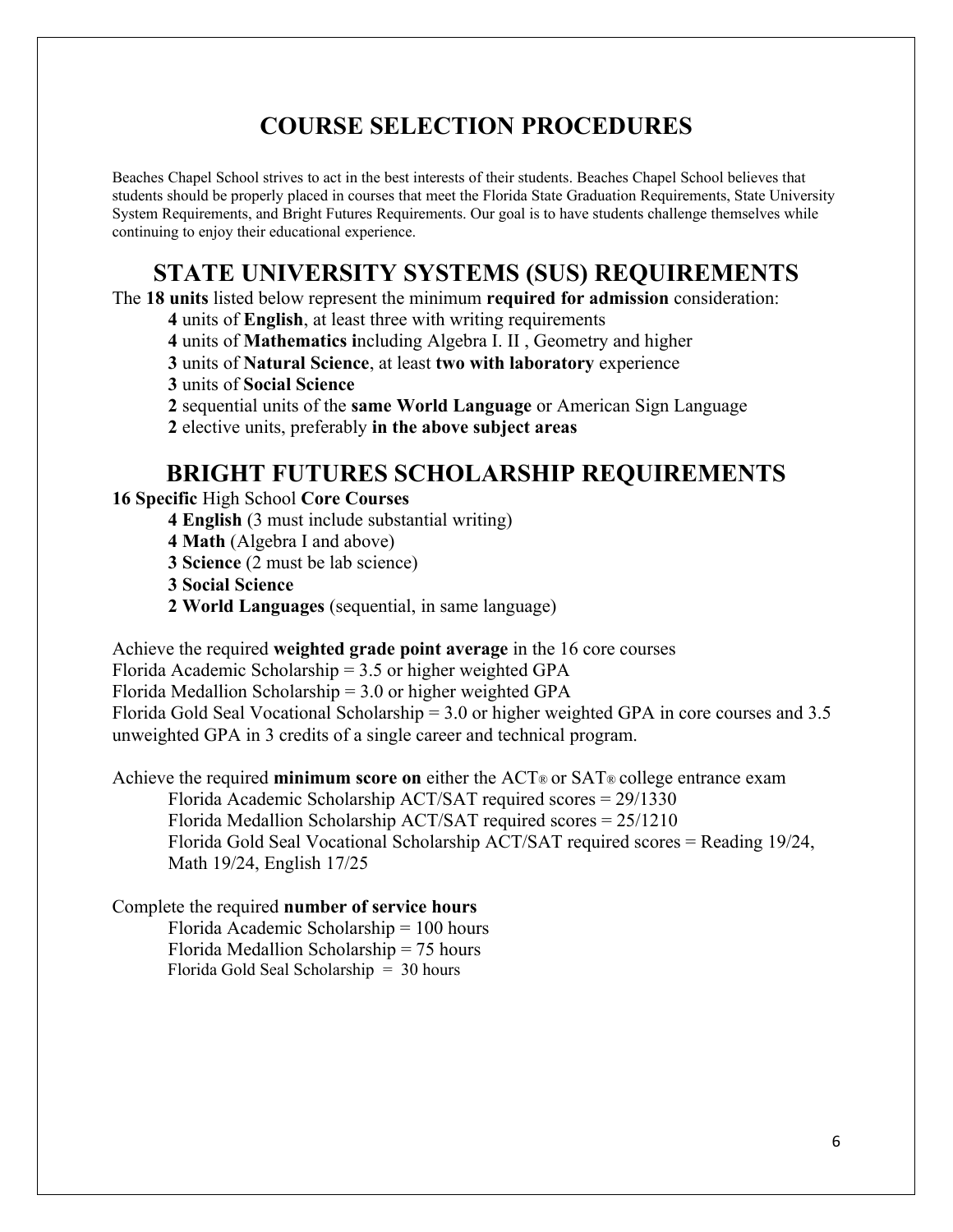### **COURSE DESIGNATIONS**

Beaches Chapel School is preparing students for college, military and/or the world of work. Our curriculum is advanced, rigorous, and is particularly rich in its content. Beaches Chapel School uses the following designations to indicate course work level: Standard, Honors (H), Dual Enrollment (DE), and Advanced Placement (AP). Any class not having an Honors or Dual Enrollment designation is not considered to be a weighted course.

#### **STANDARD**

The Standard course designation indicates that the class pace is challenging and appropriate work for a college preparatory class. The teachers of this level may take more time to explore the subject and move at a pace that meets the student's needs.

#### **HONORS (H)**

The Honors course designation indicates that the class pace is accelerated and can be more challenging and thought provoking. It is intended for advanced, ambitious students who are willing to commit to a course that compared to other high school courses may take more time, require more work, and give greater depth of material. Students enrolled in Honors (H) level courses receive an additional .5 weight towards their GPA.

#### **ADVANCED PLACEMENT (AP)**

The AP course designation indicates that the course was developed by the College Board Program. This course gives the students the opportunity to study and learn at the college level. The student must take an exam at the end of the course to earn possible college credit. Nearly all colleges and universities grant credit and/or placement using certain scores on the AP exams. Students enrolled in Advanced Placement level courses receive an additional 1.0 weight towards their GPA.

#### **DUAL ENROLLMENT (DE)**

The Dual Enrollment (DE) course designation indicates that the class pace is a rigorous learning experience giving students the opportunity to pursue college level studies either online, on the Beaches Chapel campus or on the college campus while still in secondary school. This Florida educational program allows students to earn both college credits and high school credits simultaneously. Students are creating a permanent college transcript. Students who earn a grade of "D" or "F" in one academic term will not be permitted to take Dual Enrollment classes in the subsequent term. Students will need to be self-motivated and organized.

Students must meet FSCJ's eligibility criteria for entry into this program. They must have a 3.0 unweighted GPA and passing scores on either the SAT, ACT or PERT tests.

The passing scores are as follows:

SAT Reading – 24, Math – 24, English - 25, MAC- 1105-28 ACT Reading – 19, Math – 19, English-17, MAC1105- 23 PERT Reading 106, Math - 114, Writing – 103, MAC1105-123

Students enrolled in Dual Enrollment level courses receive an additional 1.0 weight towards their GPA. The Dual Enrollment program currently provides courses in the following areas: Communication, Humanities, Mathematics, Science and Social and Behavioral Sciences.

#### **FLORIDA VIRTUAL SCHOOL (FLVS)**

FLVS is a fully accredited online education. It allows students the flexibility to work on the selected course during a designated lab time in the school day. It provides a way for students to get ahead, stay on target, or get back on track. Students may enroll in one course at a time with counselor approval.

#### **COURSE SELECTION:**

Counselor advisory lessons will take place in 6-12 grades during Spring Semester. Students will receive important information that can be used to assist with the course selection process. Individualized *Course Selection Forms* and instructions will also be distributed at this time. Students should bring this information home to parents and discuss their post-high school goals and develop a plan of study that aligns with these goals. To complete the course request, students should select their desired coursework on the form. The counselor will be available to meet with each student individually to finalize their course selection form.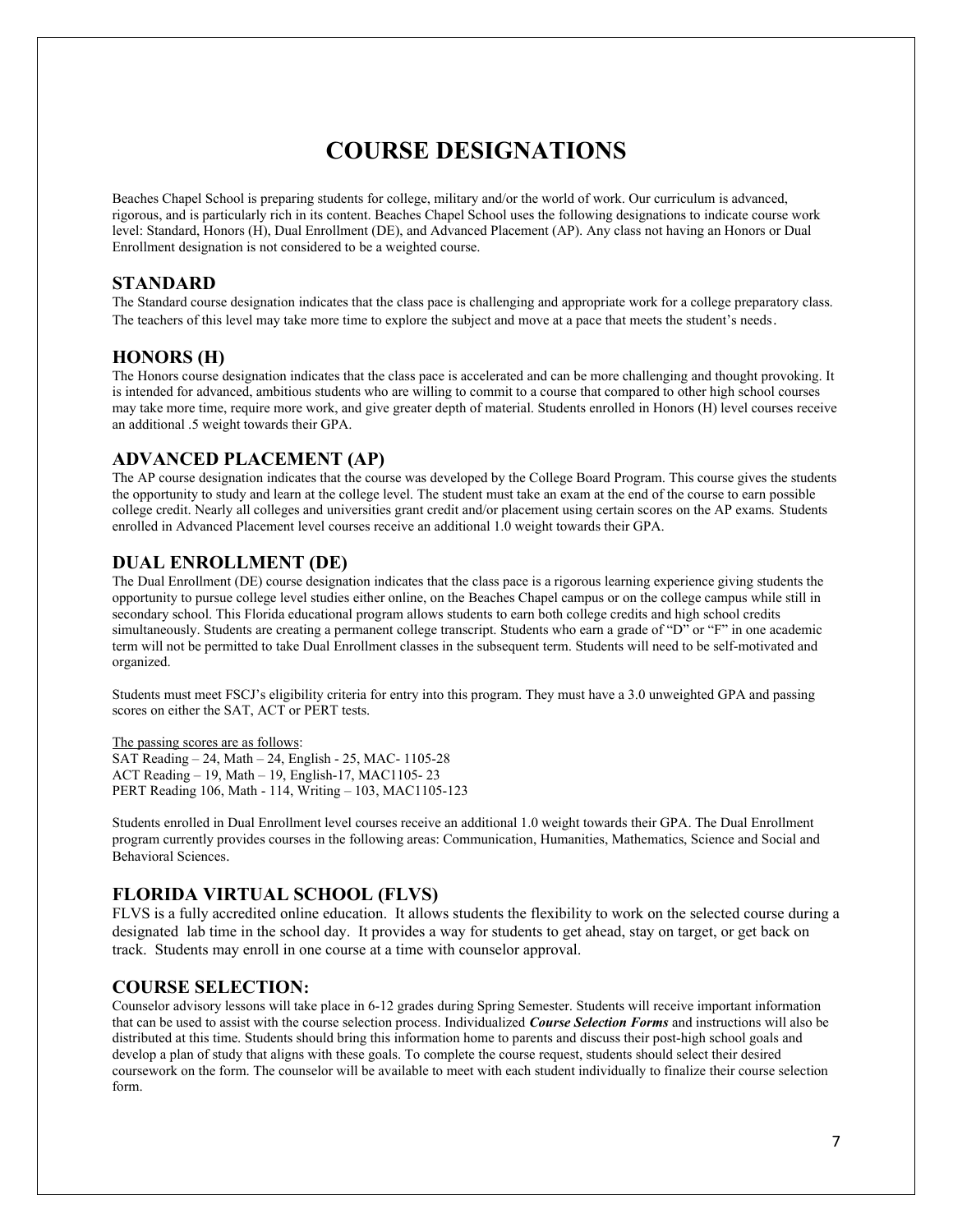#### **COURSE CHANGE REQUESTS:**

Students may add or drop a class within approximately the first two weeks of school. Students must complete the "Drop/Add Form" which can be picked up in the Counseling Office. Parent signature is required. **NOTE**: If approved, every effort will be made to complete course change request. However, not all changes can be accommodated due to scheduling conflicts, class sizes, or a change in course offerings. Please note that every course listed in the Beaches Chapel School *Curriculum Guide* may not be offered every academic year. Course offerings for any given year are determined by the number of students requesting entrance to specific classes. Classes that have less than five students requesting entrance may not be offered.

#### **COURSE RECOVERY POLICY:**

Beaches Chapel School students who receive a D or F in a semester grade will have the opportunity to recover the grade. They may utilize Florida Virtual School (FLVS) or an approved accredited public or private summer school.

#### **SUMMER SCHOOL POLICY:**

We determine summer grade recovery eligibility, awarding of credits, and eligibility to return to Beaches Chapel School by semester averages. Though each student's academic situation is unique, please note the following policies:

- Students will be counseled as to their individual options and what classes take precedence over another with regard to grade recovery.
- Students must successfully complete summer grade recovery if they receive an F in a core course for any semester grade.
- Students must successfully complete summer grade recovery if they receive a semester grade of D in more than two classes to maintain a graduation GPA.

### **PROMOTION REQUIREMENTS**

The student progression from one grade to another in Upper School is based on proficiency in the core subjects, total number of credits earned and grade point average. Core subjects are language arts, mathematics, science, social studies, and world languages. Each school has specific requirements below.

#### **PROMOTIONAL REQUIREMENTS FOR MIDDLE SCHOOL**

In order to be promoted to the next grade level in middle school, the student must successfully pass all four core courses (language arts, mathematics, science and social studies) each year. If a student does not successfully pass a core course, they may recover the course during the summer through FLVS or an approved private or public summer school to meet the requirements for promotion.

At the **end of the 8th grade**, each student must have passed a **total of 12 core courses** to be promoted to high school.

#### **PROMOTIONAL REQUIREMENTS FOR HIGH SCHOOL**

Each year, a high school student will be promoted to the next grade level if they successfully have earned the following credits and grade point average (GPA):

**5 credits** (including 1 English and 1 Math credit) will promote from **9th grade to 10th grade**

**12 credits** (including 2 English and 2 Math credits) will promote from **10th grade to 11th grade**

**18 credits** (including 3 English and 3 Math credits) and a 1.8 GPA will promote from **11th grade to 12th grade**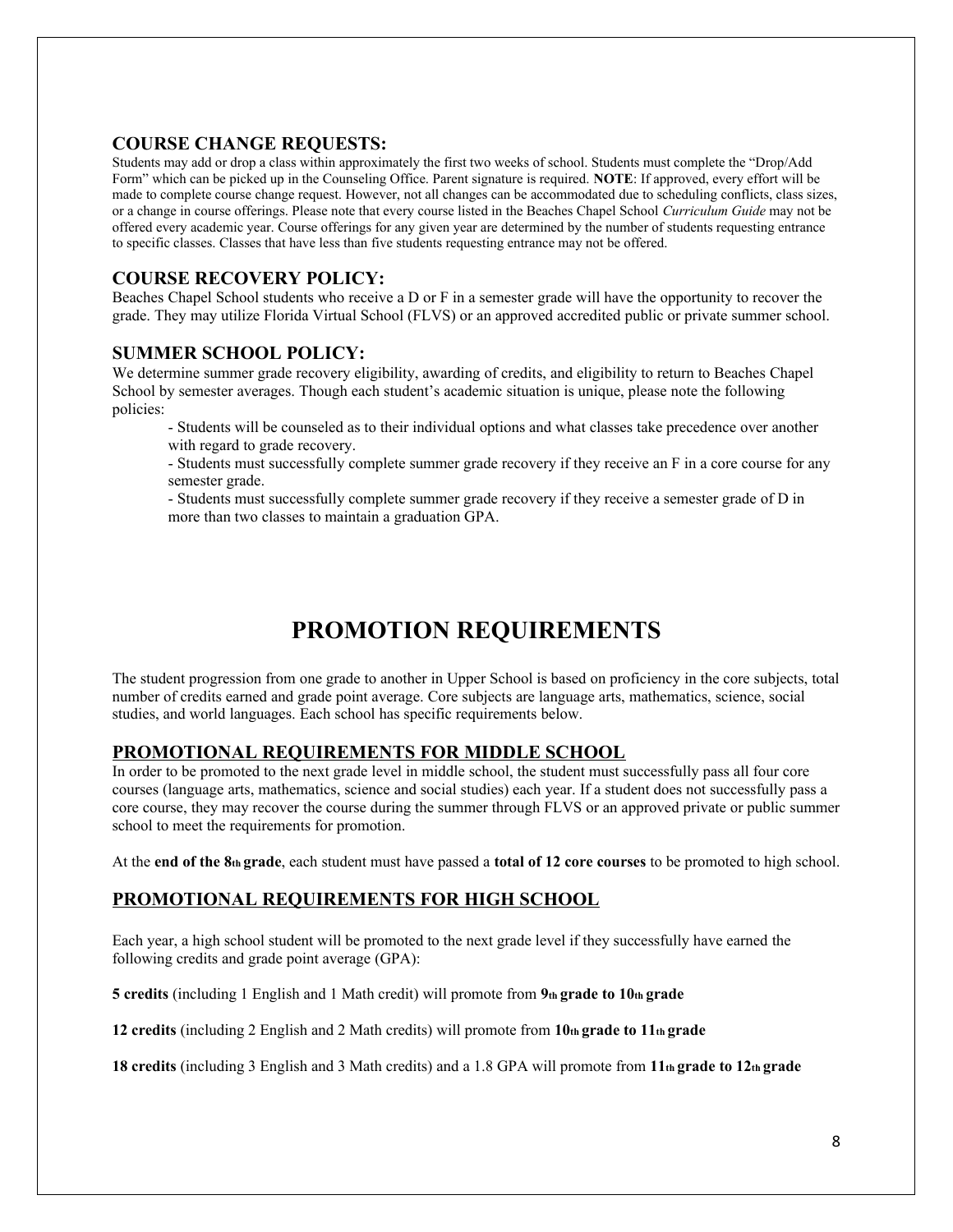If a high school student needs to recover a course for either credit or improving grade point average, they may use FLVS with guidance approval or attendance approved public or private summer school.

### **BEACHES CHAPEL SCHOOL POLICIES**

#### **BEACHES CHAPEL SCHOOL'S SEMESTER SYSTEM OF GRADING & GRADING SCALE**

Following the lead of many colleges and college prep high schools, Beaches Chapel School calculates GPA by Semester1 and Semester 2 grades rather than by the year end average. This is a more accurate way to determine GPA and a better representation of our students' performance.

#### **Beaches Chapel School grading scale is as follows:**

**A = 90-100 B = 80-89**  $C = 70-79$  $D = 60-69$ **F = Below 60**

#### **THE WEIGHT OF BEACHES CHAPEL SCHOOL'S COURSE OFFERINGS**

Beaches Chapel School currently weights their courses in the following way: Honors +.5, AP +1.0, and Dual Enrollment +1.0 and standard courses have no additional weight. **Please note colleges, universities, and other entities evaluating grades will have their own weighting system and will recalculate your GPA.**

#### **TRANSFERRING COURSEWORK**

In the event that a student transfers from Beaches Chapel School to a Florida public school during their middle or high school tenure, the student will be required to take the following End of Course (EOC) assessments at their new public school in order to obtain credit for these courses: Algebra I, Biology I, Geometry, Algebra II, and U.S. History. EOC assessments are computer-based, criterion-referenced assessments that measure the Florida Standards (FS). For more information, please visit the assessments page on the Florida Department of Education website.

#### **BEACHES CHAPEL PLAGIARISM AND CHEATING POLICY**

Beaches Chapel School educates all high school students in appropriate conduct and discipline policies. At the beginning of each school year, the Dean of Students reviews the Student/Faculty Handbook and discusses the Plagiarism and Cheating Policy. All students and their parents must sign an Acknowledgement Form that they have read and understand all policies. Cheating, plagiarism, dishonesty and lying may result in prolonged suspension or dismissal.

#### **COMMUNITY SERVICE GUIDELINES**

Beaches Chapel School requires 100 documented community service hours for graduation. It is advised that Juniors have 75 hours documented through the school counseling office by the end of their junior year. Parents will be notified if their student has not met this benchmark. Any student who does not have 100 documented community service hours by May 1<sup>st</sup> of their senior year, will be in danger of not walking at commencement ceremonies. Please come to the Guidance Office for community service guidelines regarding acceptable forms of service.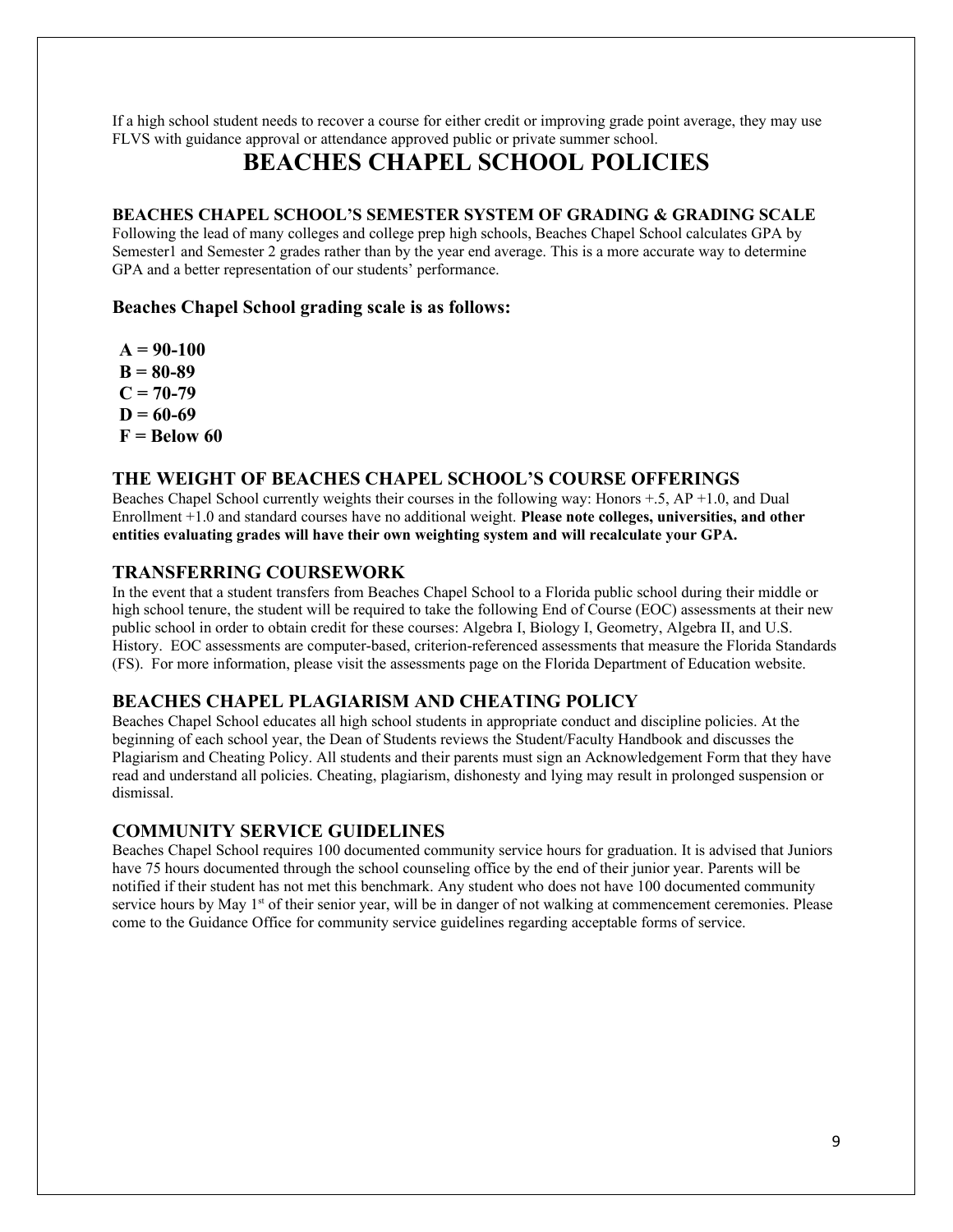## **BIBLE**

#### **BIBLE I:** – 1 Bible Credit – Year Course

The purpose of this course is for the student to come to know and understand God in a greater way and His plan for humanity, why He created us and the desire He has for us to live in a relationship with Him. This course will make God's word come alive, be a good experience and become effective in the student's everyday life.

#### **BIBLE II:** – 1 Bible Credit – Year Course

The purpose of this course is to give a new perspective to the Bible. The course will debate the viewpoint of the Bible being boring and outdated. It will take in depth looks at major characters in the Old and New Testament. These true accounts will come alive in a way that students have never experienced before. It is a discussion based class so a participation grade is important.

#### **BIBLE III:** – 1 Bible Credit – Year Course

Semester 1 - The purpose of this course is to prepare each student to enter adulthood with an understanding of the foundational principles of Christianity and the Word of God. The four books that will be used in this course study include: The *Bible* and Student *Empowerment Manuals*, used to study the foundational principles of Christianity. Dr. Pam Mullarkey Robbin's book of twelve true stories entitled, *All Teens Destined for Greatness*, used to help teens understand how their choices affect their futures. Project SOS's life skills manual called, *Envision: Defining your direction in Life*, used to give teens critical life skills to help them succeed throughout lives.

#### **BIBLE IV:**  $-1$  Bible Credit – Year Course

Bible III is divided into two different topics, Apologetics and Worldview. The first semester discusses Christian Apologetics and will provide students with evidence for the existence of God and the Christian Faith. Armed with this evidence students will have objective reasons for belief in the truths in the Bible and our Lord Jesus Christ. In addition, students will be able to respond to objection and skepticism pertaining to Christianity. In the Second Semester– Christian Worldview, a survey of competing worldviews: Christianity, Islam, New Spirituality, Secularism, Marxism, and Post Modernism is taught. Students will study and evaluate these competing worldviews to determine which one is true to the exclusion of all others.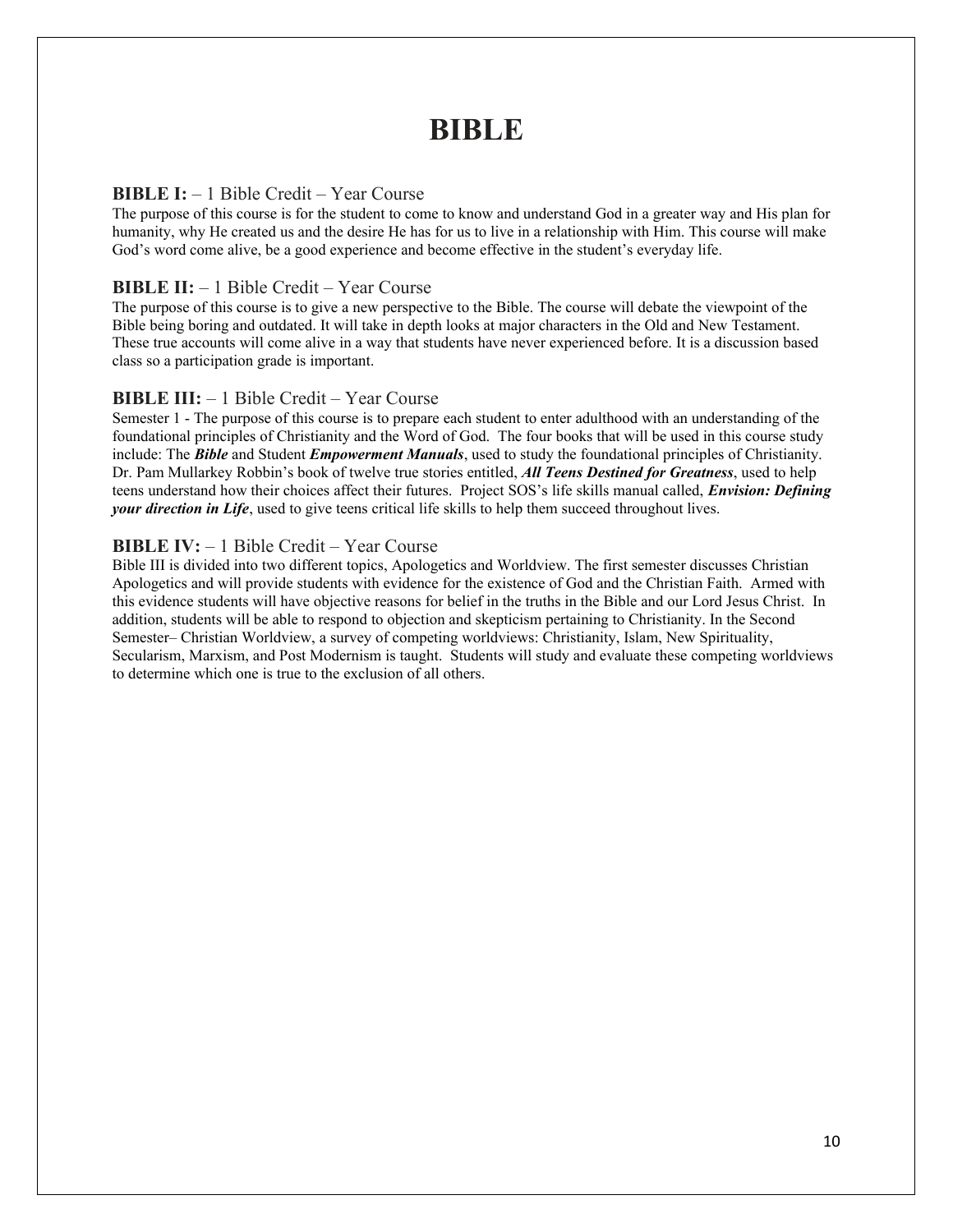

#### **ENGLISH I:**  $-1$  English Credit – Year Course

The course focuses on the concept of coming of age, as well as presenting a traditional genre study. Units begin with introductions to the idea of coming of age, then follow this topic within the genres of short stories, poetry, drama, film, nonfiction, and a novel that presents incidents that are significant milestones in young readers' lives. Specific elements of genre study and writing skills are emphasized. Students are expected to learn and apply reading, writing, oral, and collaborative strategies that align to the Language Arts Florida Standards in their own learning styles, strengths, and weaknesses.

#### **ENGLISH I HONORS:** – 1 English Credit – Year Course

The English I Honors program is intended for those students who are highly motivated and exhibit exceptional talent in the English Language Arts. While the content included in the Honors level curriculum follows the Language Arts Florida Standards, the level, depth, and breath of performance is significantly increased. To better prepare students for future Language and Literature classes, additional novels and non-fiction pieces are read and annotated for literary merit. Aligning with the Language Arts Florida Standards, emphasis is placed on writing instruction, reading strategies, and vocabulary development, as well as computer and technology skills. Honors students are also assigned outside novels to be read independently. Students are tested on these novels, and work is submitted for evaluation.

#### **ENGLISH II:**  $-1$  English Credit – Year Course

#### Prerequisite: English I

The units focus on world literature to broaden the high school student's literary landscape. Units that align with the Language Arts Florida Standards begin with an investigation of culture, working towards a definition and understanding of similarities and differences among human culture as represented in literature, media, and nonfiction from around the world. Students read widely and deeply and are asked to write about and research ways cultures communicate and conflicts that sometimes arise between cultures.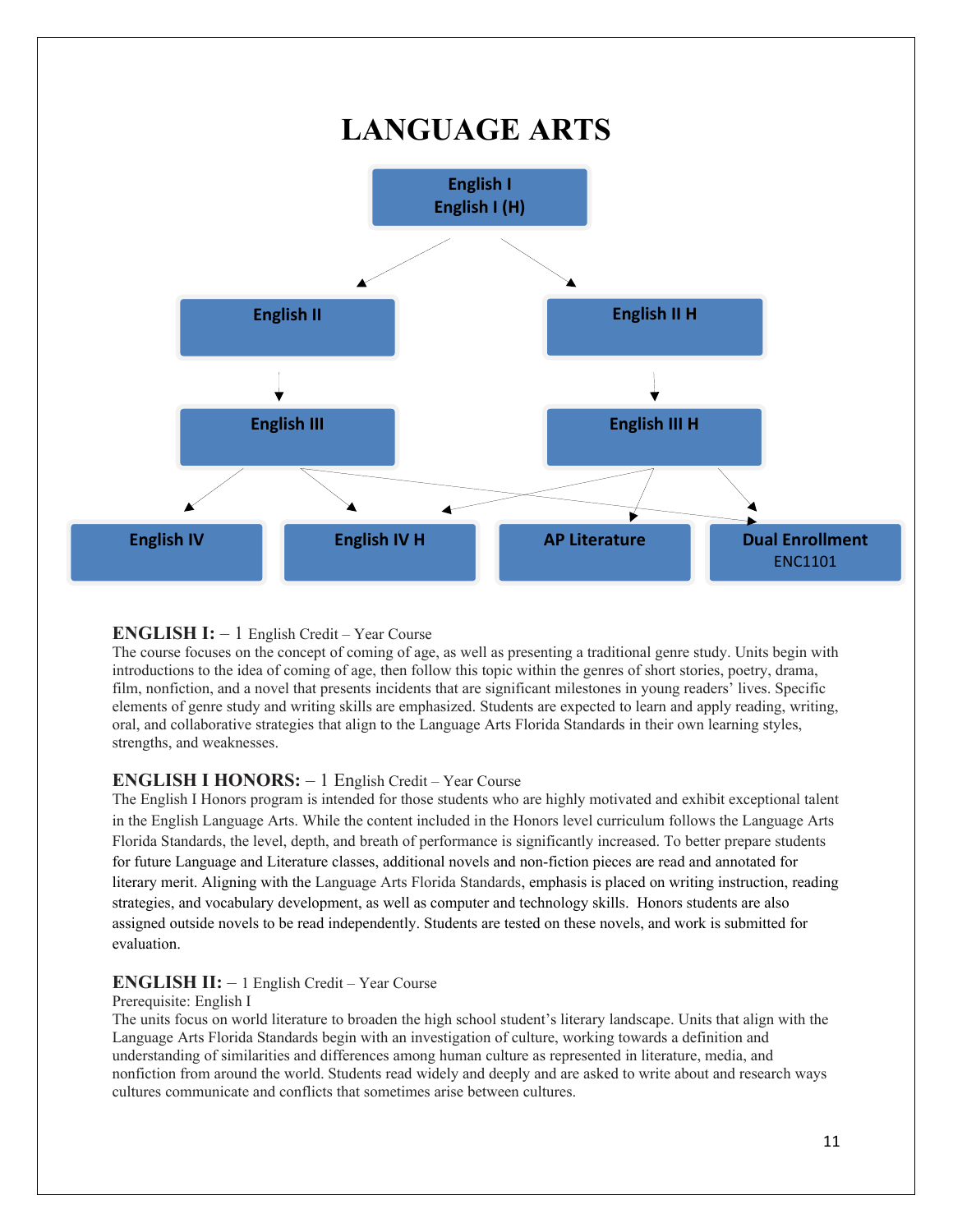#### **ENGLISH II HONORS:** – 1 English Credit – Year Course

#### Prerequisite: English I

While the content in the English II Honors curriculum may appear similar in the areas of reading, writing, speaking and listening, the curriculum is elevated to include reading and interpretation of classical novels and critical and analytical written literary responses as well as non-fiction (informational) texts. Honors students are also assigned outside novels to be read independently. Students are tested on these novels, and work is submitted for evaluation.

#### **ENGLISH III:** – 1 English Credit – Year Course

#### Prerequisite: English II

The units center on the investigation of the American dream and align with the Language Arts Florida Standards. Students read and think about important questions presented in American literature – questions about freedom and justice and the pursuit of happiness. Students read longer works of fiction and non-fiction, honing their skills of analysis, synthesis and evaluation. Academic writing and analysis grows out of the reading and thinking about ideas presented in the units. Students move toward creating assessment portfolios that emphasize self-assessment in relation to standards and growth in skills.

#### **ENGLISH III HONORS:** – 1 English Credit – Year Course

The purpose of this course is to provide integrated educational experiences in the language arts strands of reading, writing, listening, viewing, speaking, language, and literature. The content that aligns with the Language Arts Florida Standards includes: using writing processes for various purposes with attention to style and format, using the research process and individual inquiry to locate, analyze, and evaluate information, using effective listening, speaking, and viewing strategies in informal and formal situations, and understanding and analyzing of literary texts. Honors students are also assigned outside novels to be read independently. Students are tested on these novels, and work is submitted for evaluation.

#### **ENGLISH IV:**  $-1$  English Credit – Year Course

Prerequisite: English III

Units introduce and explore literary theories and multiple perspectives. Throughout the year, students are introduced to archetypal, historical, reader response, and cultural criticism. Applying new perspectives to both familiar and unfamiliar texts enables students to consider carefully the concept of truth as it is presented in literature, film, nonfiction texts, and drama.

#### **ENGLISH IV HONORS: –**1 English Credit – Year Course

While the content included in the Honors Level curriculum follows the Language Arts Florida Standards, the level, depth, and breath of performance is significantly increased. Units introduce and explore literary theories and multiple perspectives. Throughout the year, students are introduced to archetypal, historical, reader response, and cultural criticism. Applying new perspectives to both familiar and unfamiliar texts enables students to consider carefully the concept of truth as it is presented in literature, film, nonfiction texts, and drama. Honors students are also assigned outside novels to be read independently. Students are tested on these novels, and work is submitted for evaluation.

**ENC 1101 – ENGLISH COMPOSITION Dual Enrollment** – 1 Credit – Semester Course Prerequisite: Must meet criteria for eligibility for FSCJ Dual Enrollment Program (Satisfactory score on SAT, ACT, PERT, and/or Accuplacer and Cumulative unweighted GPA of 3.0)

This course embodies the fundamentals of effective expression with emphasis on the various forms of expository writing, logical and imaginative thinking, and reading for understanding. The course provides instruction in sentence structure, diction, organization of short essays and correct usage of standard American English. An APA research paper is required. Three college credits may be earned. This course may be offered on the FSCJ campus.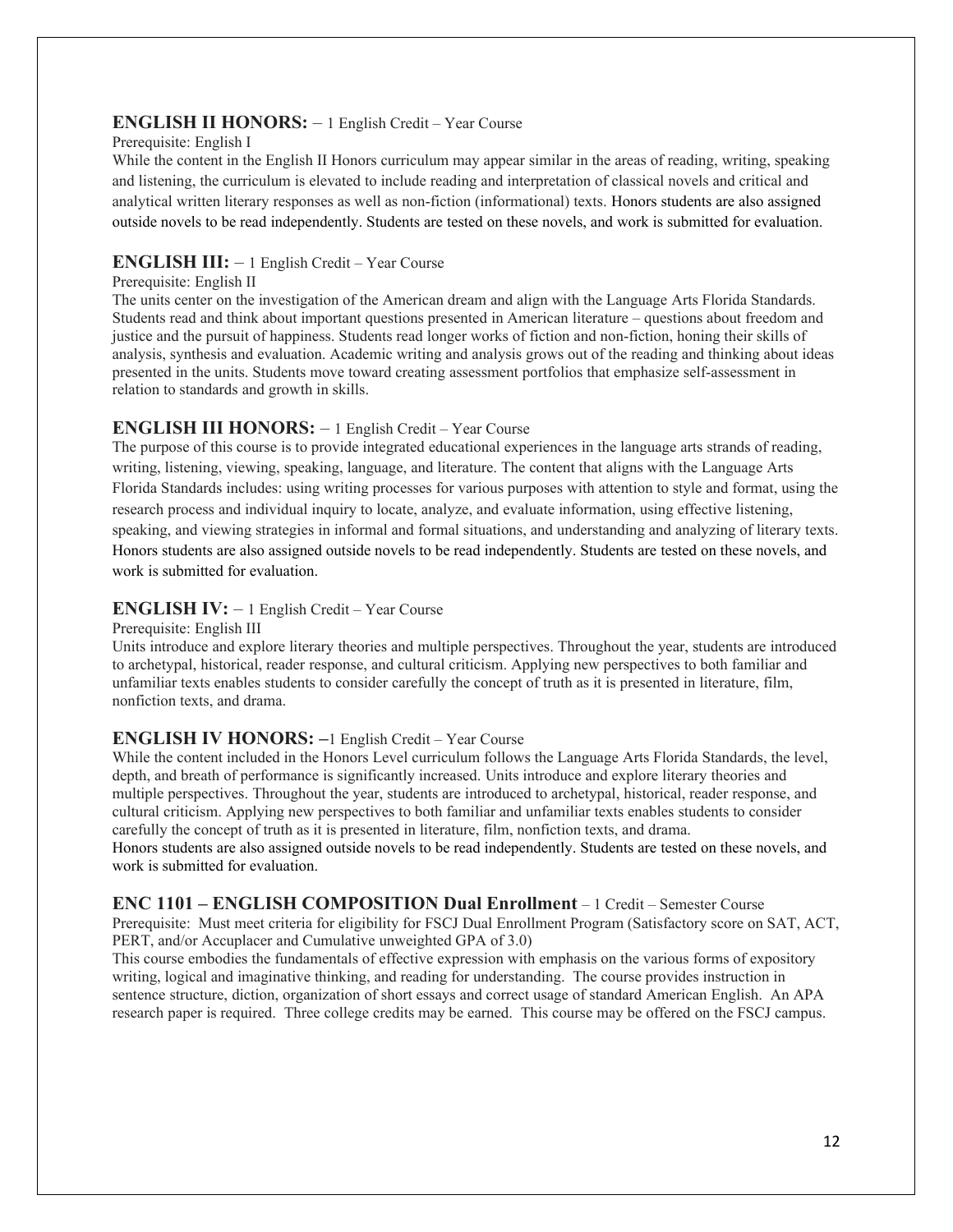#### **LIT 2000 – INTRODUCTION TO LITERATURE: Writing about Fiction Dual Enrollment**

1 Credit – Semester Course

Prerequisite: ENC 1101 with a grade of "C" or better.

This course is designed to enhance personal appreciation of literature, hone critical thinking skills, and provide instruction in the MLA research paper. Introduction to Literature: Writing About Fiction presents the major literary forms, skills in reading and writing about literature, their distinctive characteristics and conventions, principal literary themes, and different critical approaches. This introductory course prepares students for further literary study. This course includes reading, speaking and writing competencies. Three college credits may be earned. This course may be offered on the FSCJ campus.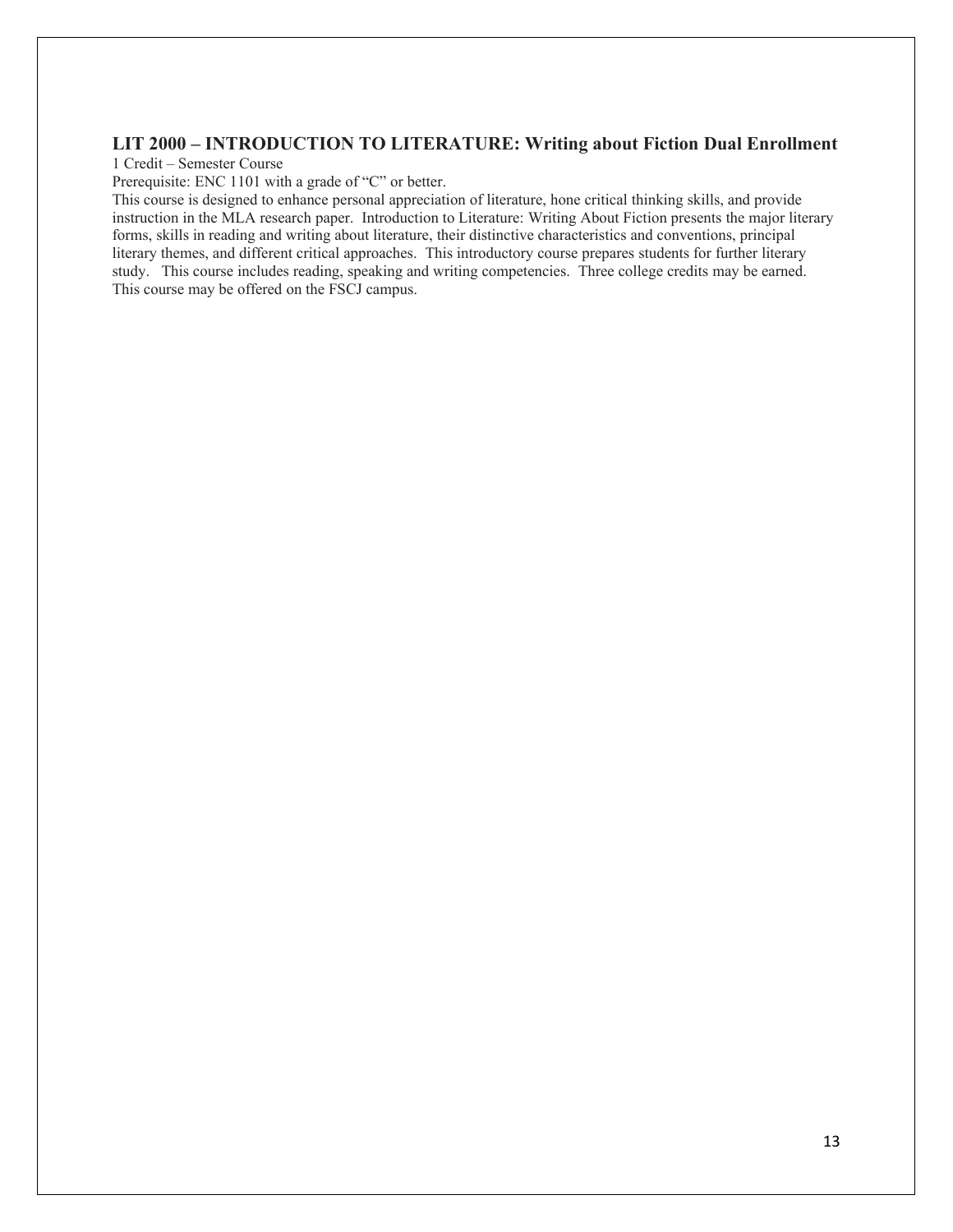

**ALGEBRA I:** The fundamental purpose of this course is to formalize and extend the mathematics that students learned in the middle grades. The critical areas, called topics, deepen and extend understanding of linear and exponential relationships by contrasting them with each other and by applying linear models to data that exhibit a linear trend, and students engage in methods for analyzing, solving, and using quadratic functions.

**ALGEBRA I HONORS:** The fundamental purpose of this course is to formalize and extend the mathematics that students learned in the middle grades. The critical areas, called topics, deepen and extend understanding of linear and exponential relationships by contrasting them with each other and by applying linear models to data that exhibit a linear trend, and students engage in methods for analyzing, solving, and using quadratic functions. Honors students will be solving more complex problems than would be expected of a student in the standard course as well as covering topics not included in the standard course content.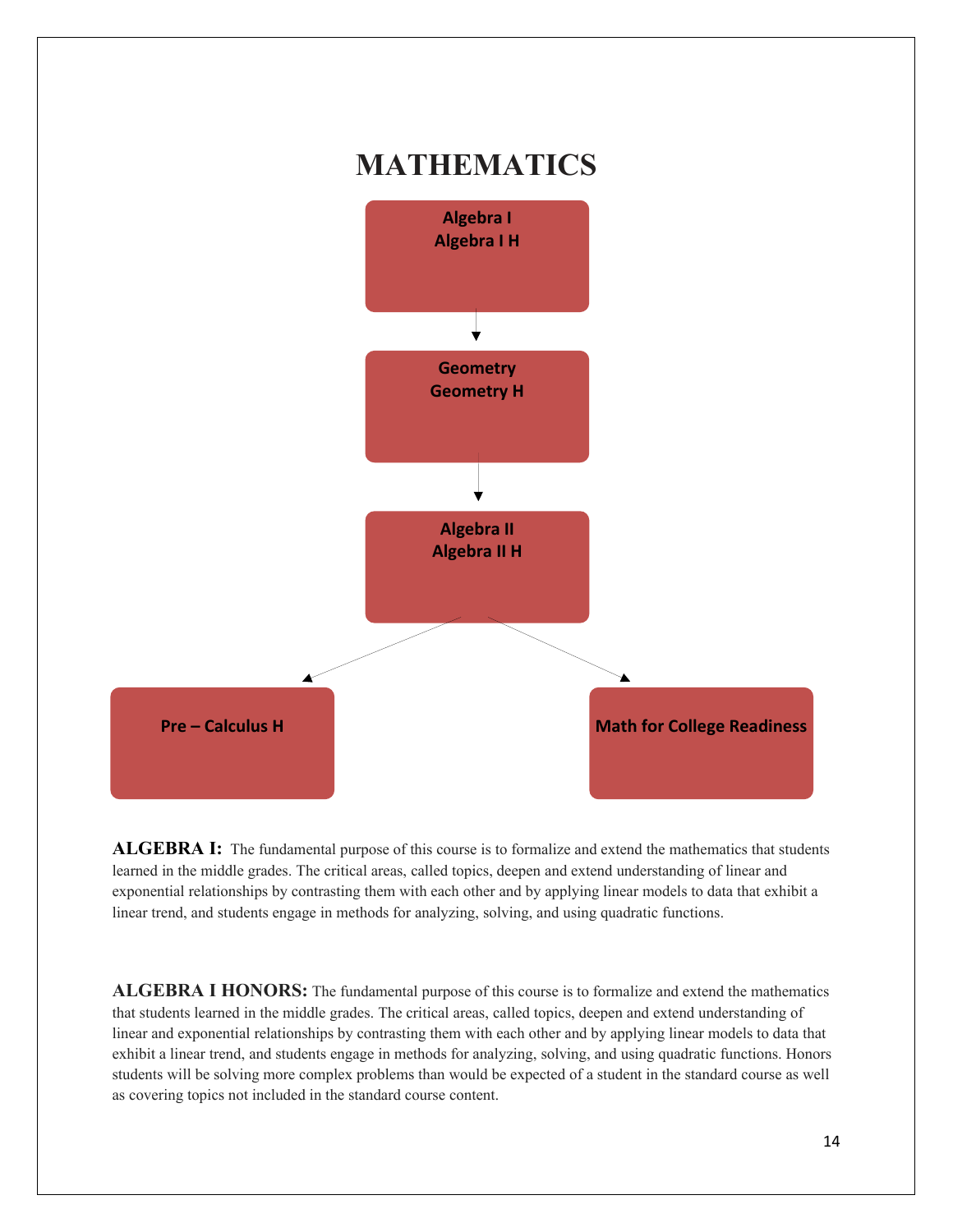**GEOMETRY:** The fundamental purpose of the course in Geometry is to formalize and extend students' geometric experiences from the middle grades. Students explore more complex geometric situations and deepen their explanations of geometric relationships, moving towards formal mathematical arguments. The course stresses continuous use of algebraic skills with attention to the concept of proofs dealing with points, lines, planes, and angles.

**GEOMETRY HONORS:** The fundamental purpose of the course in Geometry is to formalize and extend students' geometric experiences from the middle grades. Students explore more complex geometric situations and deepen their explanations of geometric relationships, moving towards formal mathematical arguments. The course stresses continuous use of algebraic skills with attention to the concept of proofs dealing with points, lines, planes, and angles. Honors students will be solving more complex problems than would be expected of a student in the standard course as well as covering topics not included in the standard course content.

**ALGEBRA II:** Building on their work with linear, quadratic, and exponential functions, students extend their repertoire of functions to include polynomial, rational, and radical functions. Students work closely with the expressions that define the functions, and continue to expand and hone their abilities to model situations and to solve equations, including solving quadratic equations over the set of complex numbers and solving exponential equations using the properties of logarithms.

**ALGEBRA II HONORS:** Building on their work with linear, quadratic, and exponential functions, students extend their repertoire of functions to include polynomial, rational, and radical functions. Students work closely with the expressions that define the functions, and continue to expand and hone their abilities to model situations and to solve equations, including solving quadratic equations over the set of complex numbers and solving exponential equations using the properties of logarithms. Honors students will be solving more complex problems than would be expected of a student in the standard course as well as covering topics not included in the standard course content.

#### **MATH FOR COLLEGE READINESS –** 1 Math Credit – Year Course

The first weeks build the skill assessed in the Florida PERT assessment (FSCJ post-secondary entrance test). This course incorporates the Florida Standards for Mathematical Content: Expressions and Equations, the Number System, Functions, Algebra, Geometry, Number and Quantity, Statistics and Probability, and the Florida Standards for High School Modeling. The benchmarks reflect the Florida College Competencies necessary for entry level college courses.

**PRE-CALCULUS HONORS:** This course focuses on the mastery of critical skills acquired in algebra and geometry and exposure to new skills necessary for success in subsequent math courses. Topics include linear, quadratic, exponential, logarithmic, radical, polynomial, and rational functions; systems of equations; conic sections; trigonometric ratios and functions; inverse trigonometric functions; applications of trigonometry, including vectors and laws of cosine and sine; polar functions and notation; the arithmetic of complex numbers; and an introduction to limits.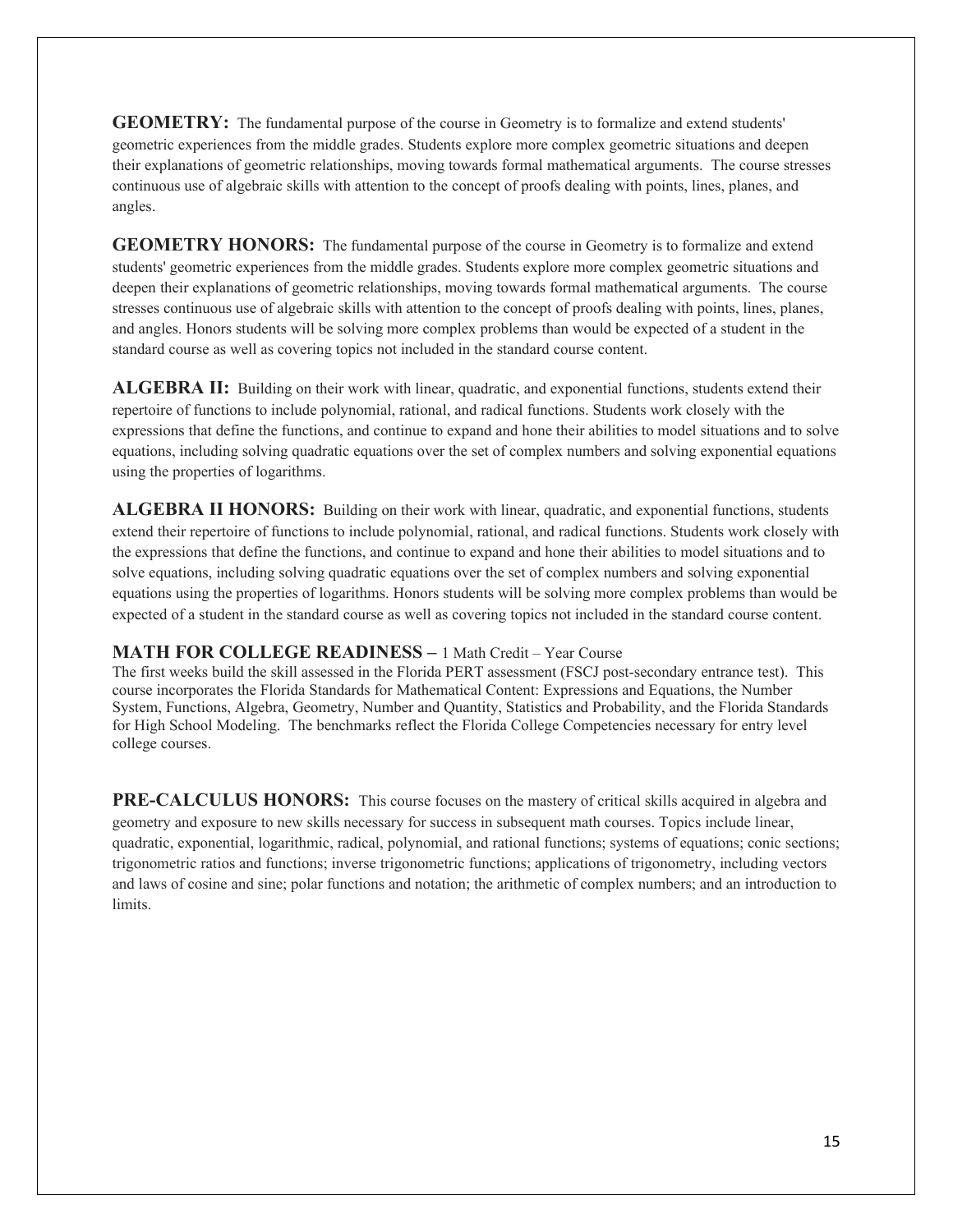

#### **BIOLOGY I** – 1 Science Credit – Year Course

This is the introductory course in Biology with an in-depth study of living things. Topics that are covered include: introductory organic and biochemistry, cell biology, photosynthesis and respirations, DNA, RNA and protein synthesis, mitosis and meiosis, classical and molecular genetics, ecology, taxonomy, and surveys of major plant and animal groups, and studies of human body systems. An extensive laboratory component accompanies the study topics and focuses on observation skills, collection and analysis of data and use of laboratory equipment, especially the microscope. This course lays a good foundation that will prepare the student for further science studies in high school or college.

#### **BIOLOGY I HONORS**– 1 Science Credit – Year Course

This is the Honors course in Biology with an in-depth study of living things that cover the topics listed in Biology I. This is an advanced version of the course that features more rigorous assessment and requires a research project or paper .

**PHYSICAL SCIENCE** – 1 Science Credit – Year Course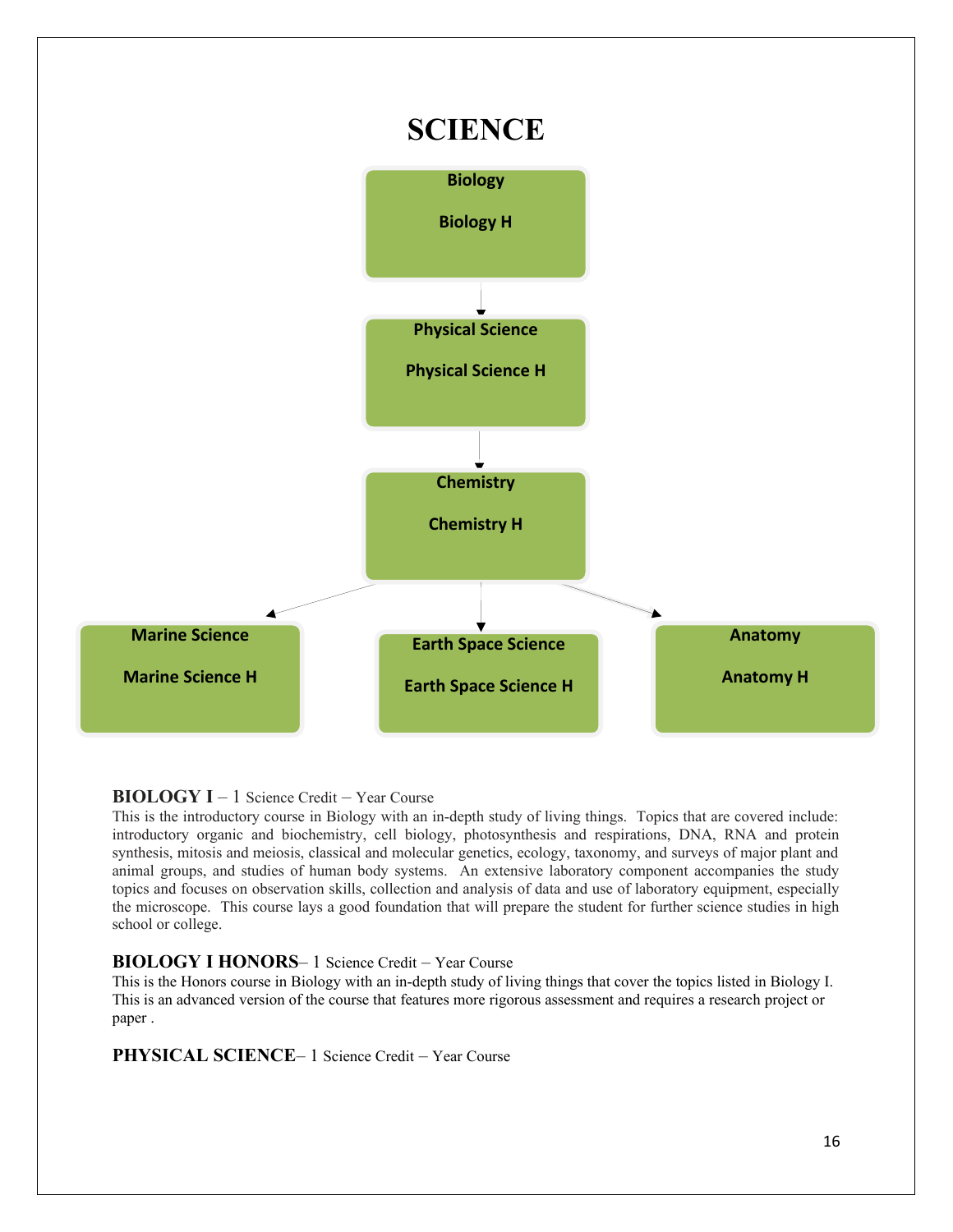This course introduces the student to the basic principles of Physics and Chemistry. It covers the foundational understanding of the world of matter, energy and the natural world science that is behind technologies that are a part of our daily lives. Topics include: motion, force, work, energy, waves, matter, atoms, electricity, and magnetism.

#### **PHYSICAL SCIENCE HONORS** – 1 Science Credit – Year Course

This is the Honors course in Physical Science with an in-depth study of Physics and Chemistry. This is an advanced course requiring a project or paper also. These students take more rigorous assessments than the standard students.

#### **CHEMISTRY I** – 1 Science Credit – Year Course

Course material requires application of well-developed analytical skills. This course is designed to provide a foundation in Chemistry knowledge and skill.

#### **CHEMISTRY I HONORS** – 1 Science Credit – Year Course

Course requires application of well-developed analytical skills. This advanced course requiring a project or paper is designed to provide a foundation in chemistry knowledge and skills. A Science project is required.

#### **MARINE SCIENCE –** 1 Science Credit – Year Course

This course provides a comprehensive survey of the physical, chemical, geological, and biological aspects of the oceans. The study of the oceans incorporates elements from a wide variety of disciplines – geography, geology, chemistry, physics, astronomy, meteorology, ecology, biology, botany and zoology. Laboratory and field activities allow students to engage in scientific inquiry involving observation, recording and analysis of data and the development of skills in using experimental procedures and scientific equipment. There will also be an emphasis on the observation and identification of local flora and fauna.

#### **MARINE SCIENCE 1 HONORS**– 1 Science Credit – Year Course

The Honors course in Marine Science includes all of the topics described in Marine Science I along with more rigorous assessment and a research paper or project.

#### **ANATOMY AND PHYSIOLOGY** – 1 Science Credit – Year Course

This course in Human Anatomy and Physiology is an in-depth study of the organs and systems of the human body and their functions. This course will provide a solid foundation of essential knowledge for students who are planning to pursue a career in any medical field. This course will also be beneficial for students who go on to further study in any other branch of biological science. Topics of study include anatomical terminology, basic organic and biochemistry, cell biology, metabolic pathways, tissues, and the body's major organ systems. There is an emphasis on hands on laboratory activities through the extensive use of microscopes for investigating cells and tissues and the use of models and dissections for the study of macroscopic structures.

#### **ANATOMY HONORS** – 1 Science Credit – Year Course

This Honors course includes all of the topics described in Anatomy and Physiology along with more rigorous assessment and the completion of a research project.

**EARTH SPACE SCIENCE**- 1 science credit**-** This course will explore earth space science concepts. Laboratory investigations will include the use of scientific inquiry, research, measurement, problem solving. Laboratory apparatus and technologies, experimental procedures, and safety procedures are an integral part of this course.

#### **EARTH SPACE SCIENCE HONORS** -1 Science Credit Year Course

While the content focus of this course is consistent with the Earth Space Science course; students will explore these concepts in greater depth. The academic pace and rigor will be greatly increased for honors-level course work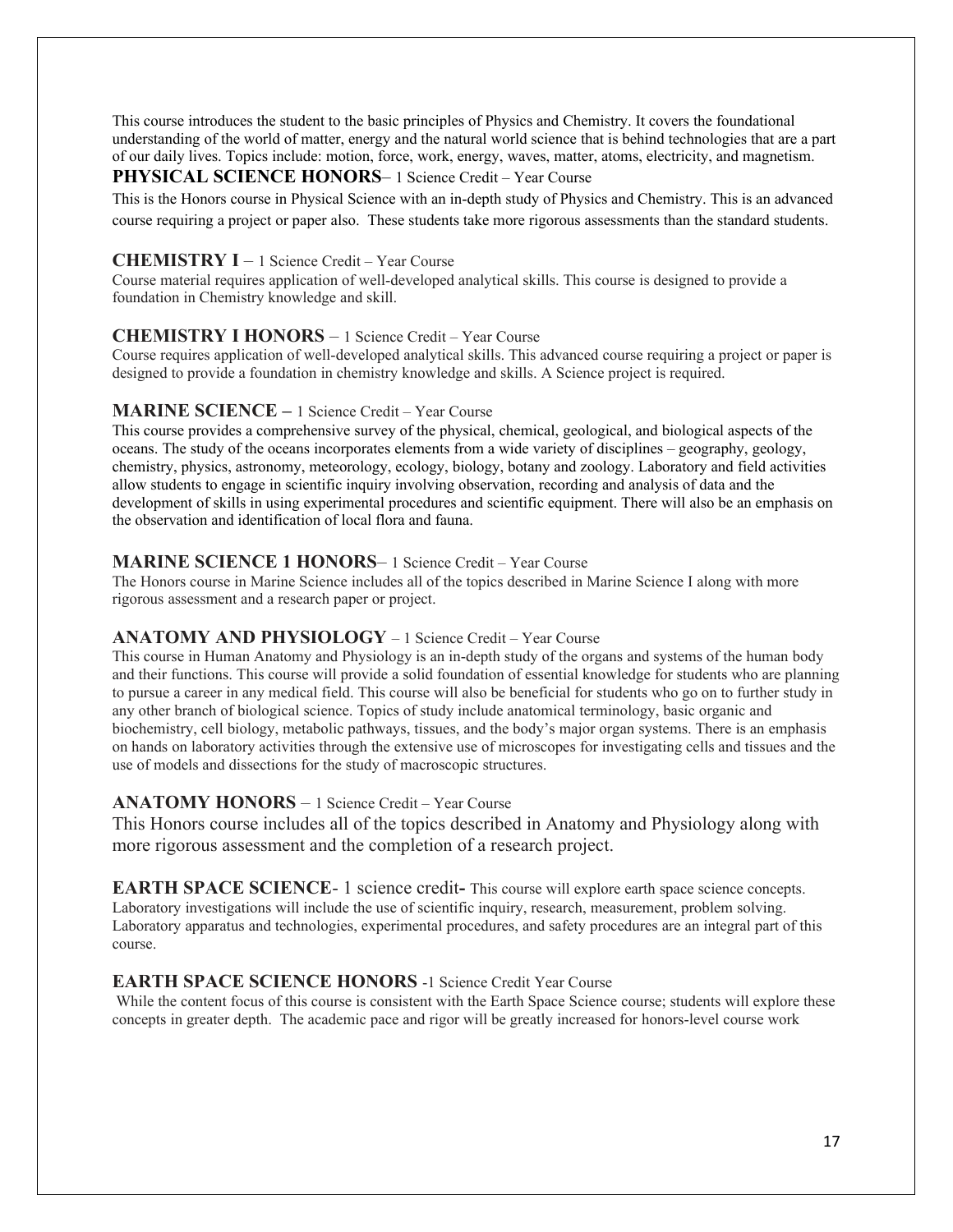## **SOCIAL STUDIES**



#### **WORLD CULTURAL GEOGRAPHY -**1 Social Studies Credit – Year Course

This course is designed to enable the student the opportunity to understand the interrelationships between world and human geography through a Christian perspective. A variety of assessments will be utilized including testing, homework, group/individual presentations/projects along with oral and written assignments.

#### **WORLD HISTORY -**1 Social Studies Credit – Year Course

This required course is designed to provide both an understanding and appreciation of the present, in terms of the past, from ancient civilizations to modern times. Students should have the opportunity to study the history of mankind: the written record of what the human race has done with the time God has given it. A variety of assessments will be utilized including testing, current events, homework, group/ individual presentations/projects along with oral and written assignments.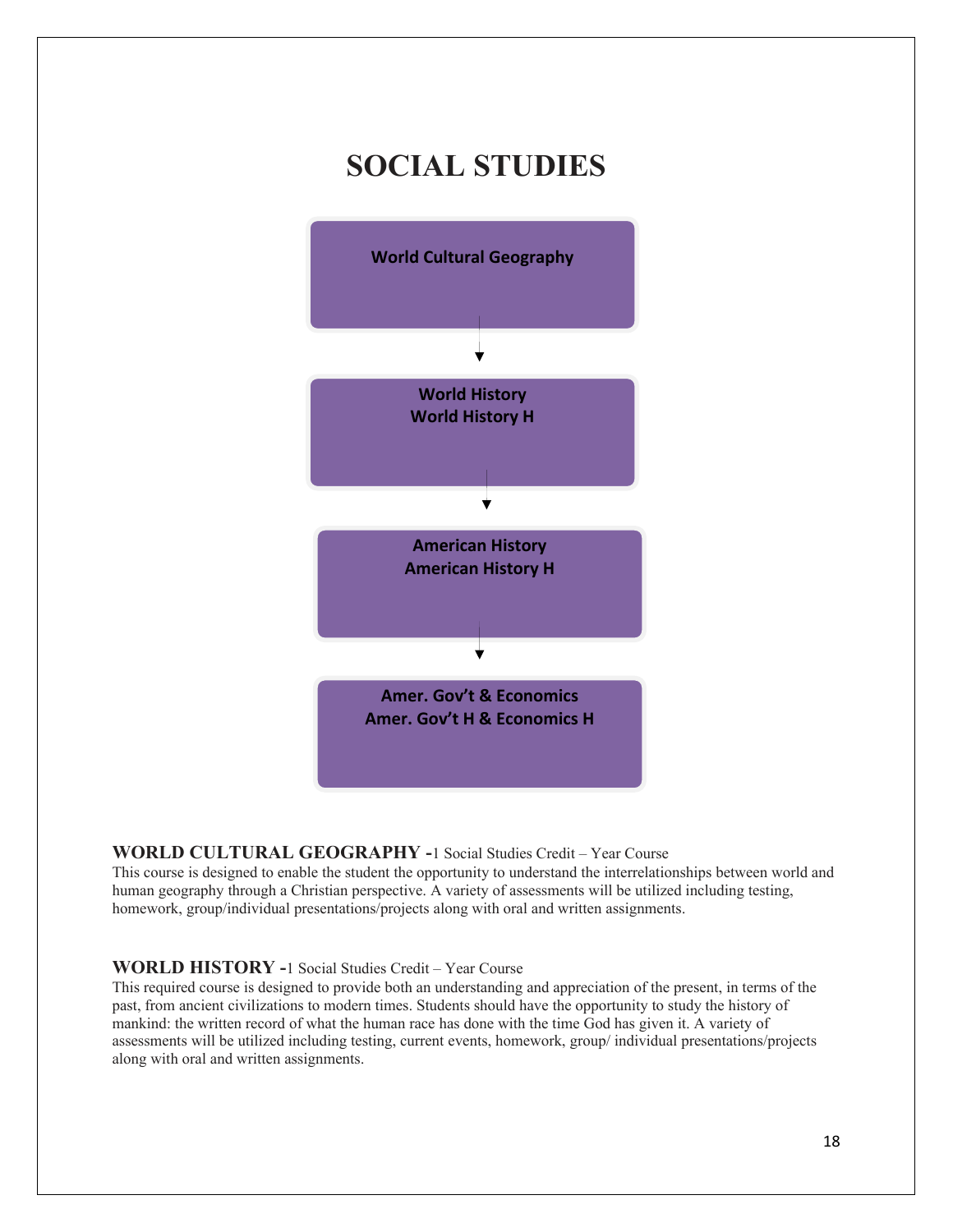#### **WORLD HISTORY HONORS -** 1 Social Studies Credit – Year Course

This required course is designed to provide both an understanding and appreciation of the present in terms of the past from ancient civilizations to modern times. Students should have the opportunity to study the history of mankind: the written record of what the human race has done with the time God has given them it. A variety of assessments will be utilized including testing, current events, homework, group/individual presentations/projects along with oral and written assignments. The honors student will analyze, synthesize, and evaluate primary and secondary historical sources at times and have a more rigorous curriculum.

#### **AMERICAN HISTORY -** 1 Social Studies Credit – Year Course

This required course will focus on the events, times, and people who developed the United States of America. They will learn the constant pulls of cause and effect in historical events, and how they affect future events.

#### **AMERICAN HISTORY HONORS -** 1 Social Studies Credit – Year Course

This required course will focus on the events, times, and people who developed the United States of America. They will learn the constant pulls of cause and effect in historical events and how they affect future events. The honors student will have a more rigorous curriculum in terms of examinations, written assignments, outside readings, and projects. The honors student will analyze, synthesize, and evaluate primary and secondary historical sources at times.

#### **AMERICAN GOVERNMENT -** ½ Social Studies Credit – Semester Course

This course is designed to provide the student with a history of the founding and framework of the American Republic, a general understanding of the U.S. Constitution, and the knowledge of the responsibilities of citizens as they are called in service to others, their nation, and themselves.

#### **AMERICAN GOVERNMENT HONORS-** ½ Social Studies Credit – Semester Course This course is designed to provide the student with a history of the founding and framework of the American Republic, a general understanding of the U.S. Constitution, and the knowledge of the responsibilities of citizens as they are called in service to others, their nation, and themselves. The honors student will have a more rigorous

curriculum in terms of examinations, written assignments, outside readings, and projects.

**ECONOMICS WITH FINANCIAL LITERACY -** ½ Social Studies Credit – Semester Course This course provides students with the opportunity to acquire an understanding of the way in which society organizes its limited resources to satisfy unlimited wants. Both microeconomics and macroeconomics are presented. Personal financial principles are taught along with the coursework.

#### **ECONOMICS WITH FINANCIAL LITERACY HONORS -** ½ Social Studies Credit – Semester Course

This course is an honors level course that provides students with the opportunity to acquire an understanding of the way in which society organizes its limited resources to satisfy unlimited wants. Personal financial principles are taught along with the coursework. The honors student will have a more rigorous curriculum in terms of examinations, written assignments, outside readings, and projects.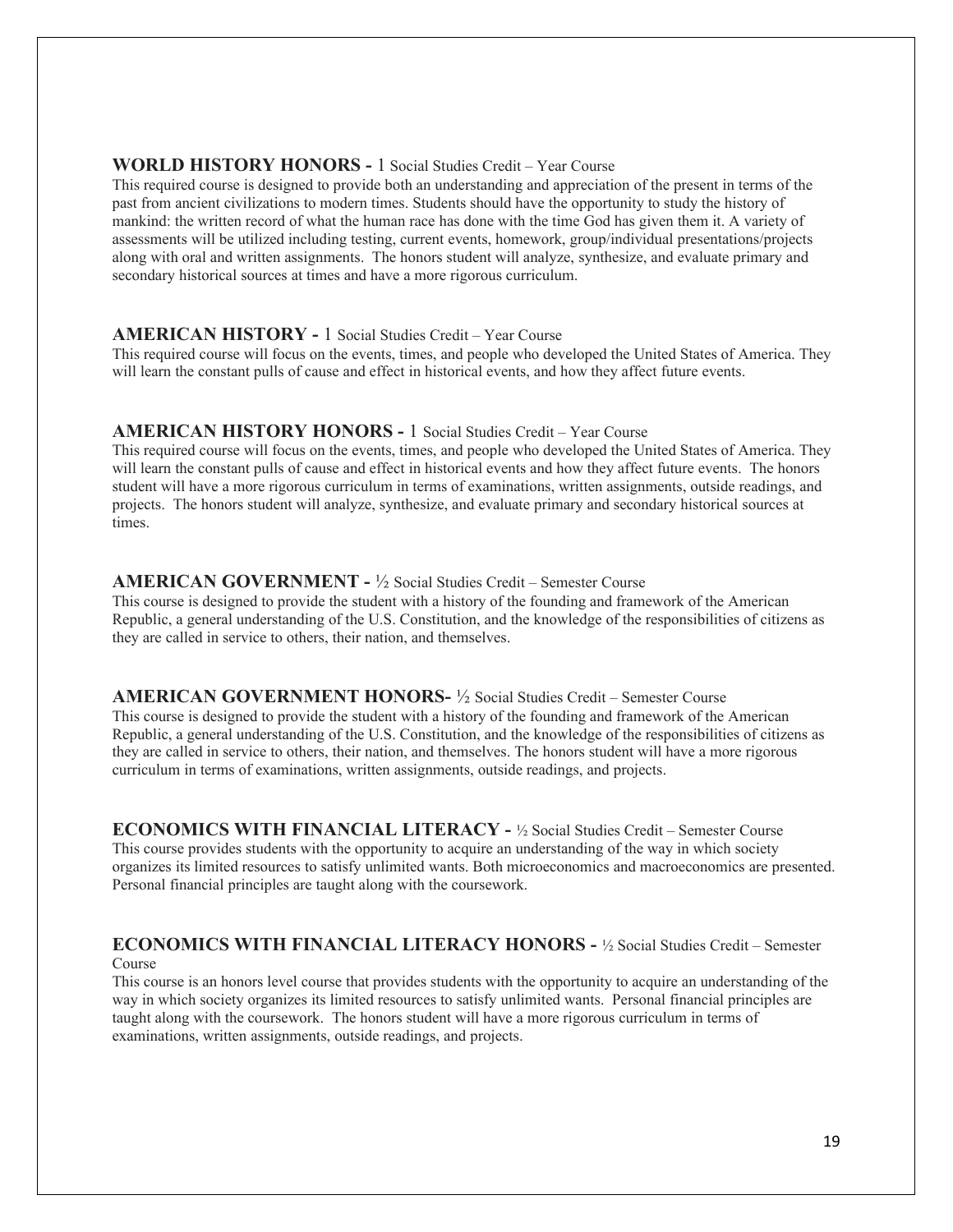# **WORLD LANGUAGE**

#### **SPANISH I** – 1 World Language Credit – Year Course

An introductory course organized primarily for teaching students to understand, read, and speak Spanish through good pronunciation, a solid vocabulary, and exposure to native speakers in authentic cultural settings.

#### **SPANISH II** – 1 World Language Credit – Year Course

Prerequisite: Spanish 1

This course continues to place primary emphasis upon the development of listening, speaking, reading, and writing Spanish. Cultural events are detailed and celebrated and provide meaningful understanding. Adequate communicative skills and proper use of grammar are heavily emphasized and enhanced through the use of various on-line instruction.

#### **SPANISH III HONORS** – 1 World Language Credit – Year Course

Prerequisite: Spanish 2

The purpose of this course is to enable students to become proficient in listening, speaking, reading, and writing, as well as Spanish Grammar skills. Students are exposed to a variety of Spanish literary genres and authors from a variety of cultural sources.

# **HEALTH**

#### **HEALTH OPPORTUNITIES THROUGH PHYSICAL EDUCATION (HOPE)**

1 Elective Credit – Year Course

The purpose of this required course is to relate the health education components to physical education activities. The course includes health education and physical education. The course is designed to develop and enhance healthy behaviors that enhance lifestyle choices to promote health and fitness.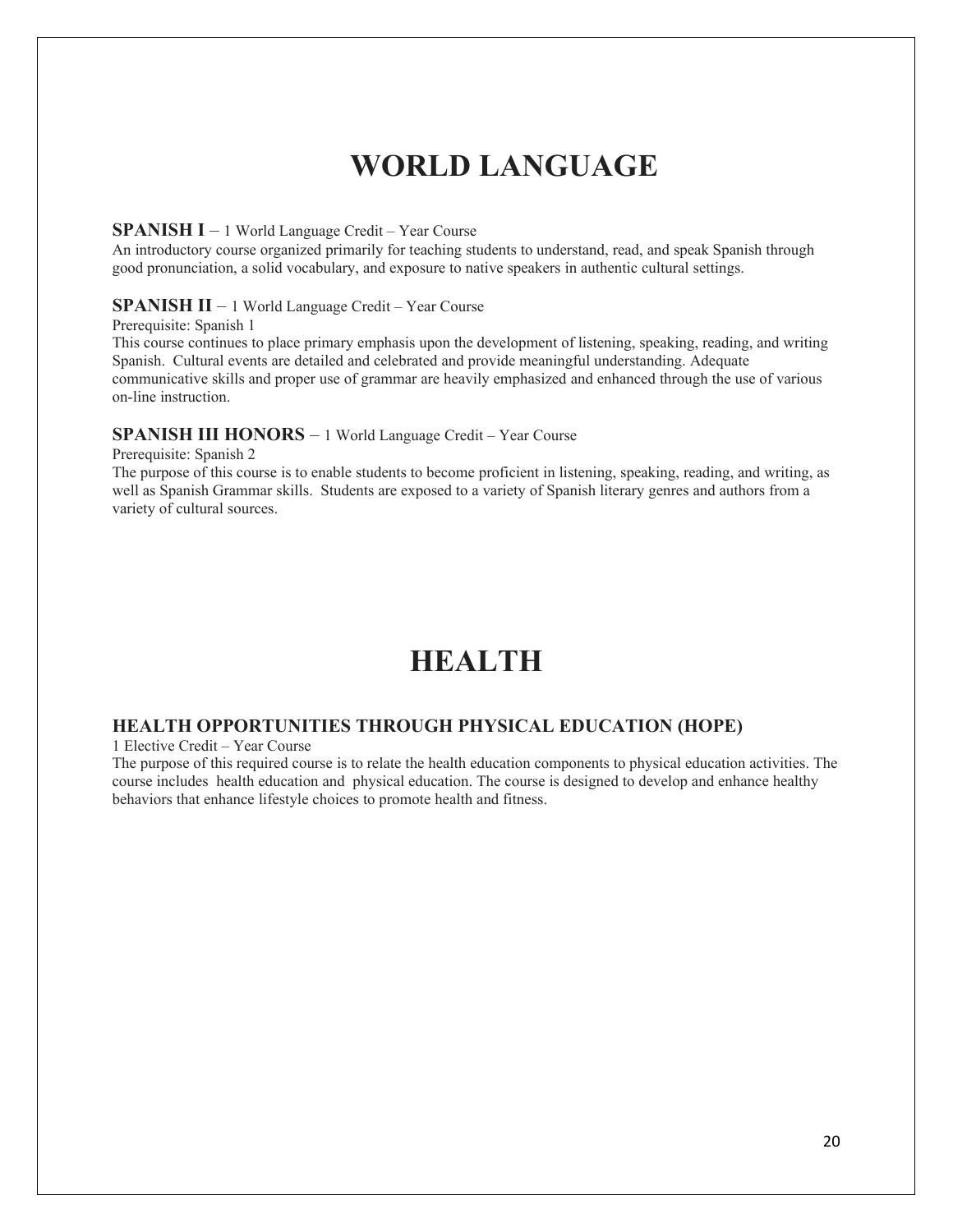# **PERFORMING ARTS ELECTIVES**

#### **CREATING 2 DIMENSIONAL ART -** ½ Practical Arts Credit

Students investigate a wide range of media and techniques, from both an historical and contemporary perspective, as they engage in the art-making processes of creating two-dimensional works, which may include drawing, painting, printmaking, and/or collage. Student artists reflect on their own artwork and that of others through critical analysis to achieve artistic goals related to craftsmanship, technique, and application of 21st-century skills. This course incorporates hands-on activities and consumption of art materials.

#### **CREATING 3 DIMENSIONAL ART** ½ Performing Fine Art Credit

Students investigate a wide range of media and techniques, from both an historical and contemporary perspective, as they engage in the art-making processes of creating 3-D artworks, which may include sculpture, assemblage, and/or ceramics. Student artists reflect on their own artwork and that of others through critical analysis to achieve artistic goals related to craftsmanship, technique, and application of 21st-century skills. This course incorporates hands-on activities and consumption of art materials.

#### **INTRO TO ART HISTORY** – ½ Performing Fine Art Credit

Students take an inquiry-based approach to exploring, researching, and analyzing works of art across time and cultures. In developing art-specific vocabulary, students explore how the structural elements of art and organizational principles of design have been used to solve artistic challenges and create meaning. Students learn to identify the functions, forms, media, styles of art, cultural ideas, and themes related to time periods and geographical places. Career options related to art history and criticism are also explored. This course incorporates hands-on activities and consumption of art materials.

#### **ART IN WORLD CULTURE** – ½ Performing Fine Art Credit

Students' survey selected works of art, utilitarian artworks, and architecture from around the world. Students explore both the traditional forms and contemporary interpretations, including analysis of purpose, theme, cultural and historical context, formal qualities, symbols, and media. Students explore and compare various cultural responses to universal themes, as evidenced in their art. Students also consider the value of preserving these works in today's museums and other public buildings, private collections, and in digital format. This course may incorporate handson activities and consumption of art materials.

#### **MUSIC OF THE WORLD** – 1 Performing Fine Art

Students explore the musical traditions of 20th- and 21st-century American and global communities around the world through study of current trends, focusing on the function of music within various cultures. Students examine and report on human activities involving music, technology- and culture-related influences on music, and the sounds and structures of music composition. Public performances may serve as a resource for specific instructional goals. Students are required to attend one or more performances outside the school day to support, extend, and assess learning in the classroom.

#### **MUSIC ENSEMBLE I –** 1Performing Fine Art Credit

Students with little or no experience in a vocal or instrumental ensemble develop basic musicianship and ensemble performance skills. Student musicians focus on building foundational music techniques, literacy, listening skills, and aesthetic awareness. Public performances may serve as a culmination of specific instructional goals. Students may be required to attend rehearsals.

**MUSIC ENSEMBLE II** – 1 Performing Fine Art Credit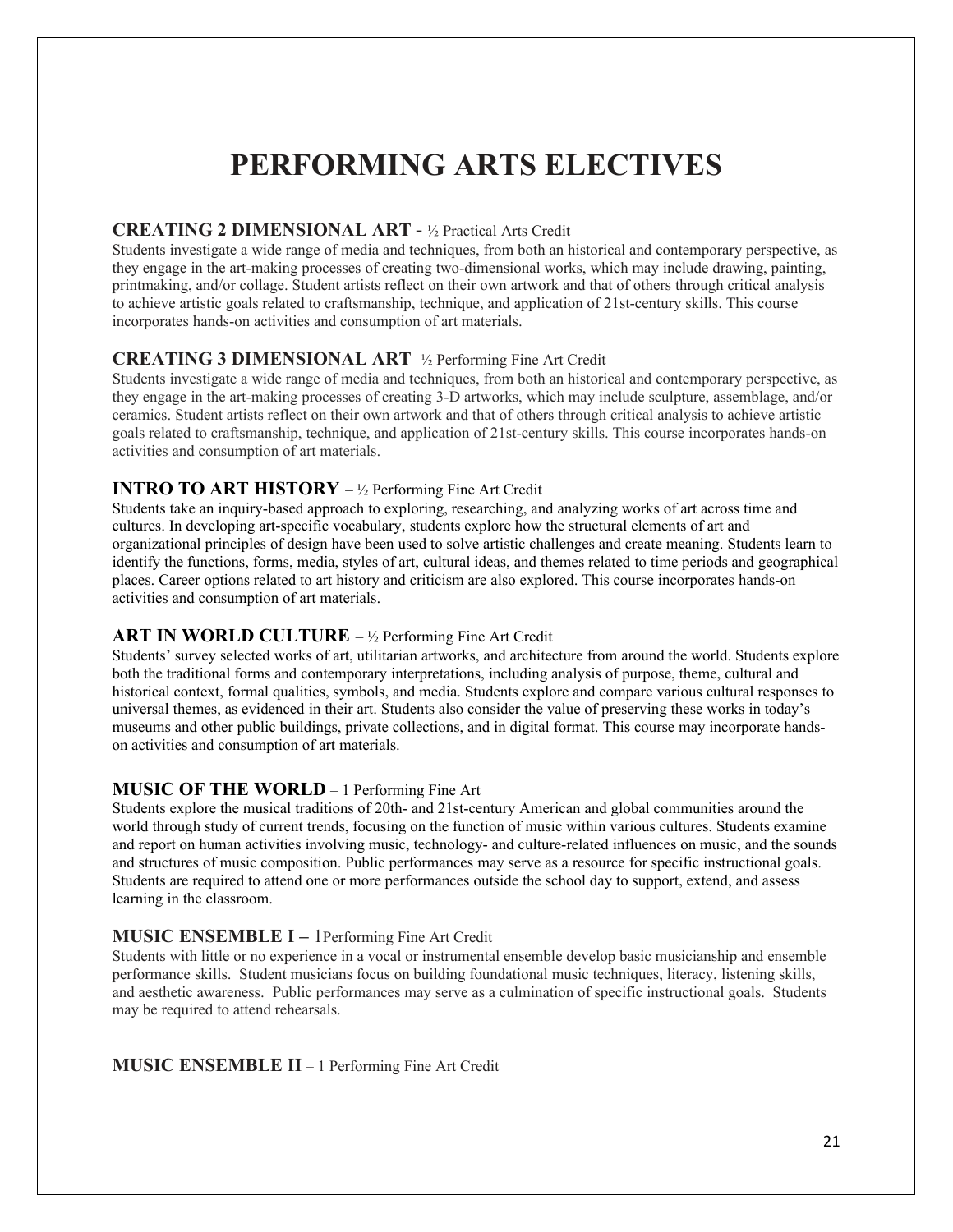Students develop a more advanced musicianship and ensemble performance skills. Student musicians focus on building foundational music techniques, literacy, listening skills, and aesthetic awareness. Performances may serve as a culmination of specific instructional goals. Student may be required to attend rehearsals.

# **CAREER AND TECHNICAL ELECTIVES**



#### **DIGITAL INFORMATION TECHNOLOGY- FLVS** - 1 Practical Art Credit

This exciting course is the foundational skills needed for future careers in a variety of technological fields. You'll explore emerging technologies, digital design, Microsoft Office online applications, operating systems, and much more! This course provides practical art requirement for high school graduation, and serves as a prerequisite to and/or the Cybersecurity CTE Program of Study that can achieve a Gold Seal Scholarship.

#### **COMPUTER & NETWORK SECURITY FUNDAMENTALS – FLVS -** 1 Practical Art Credit

This course covers the fundamentals of computer safety, network security, and prevention of digital attacks. Experience a hands-on approach to security strategies and explore employment opportunities in one of the fastestgrowing industries: Cybersecurity. This course provides honors-level elective credit. Digital Information Technology, Computer Networking & Security Fundamentals, and Cybersecurity Essentials make up the Applied Cybersecurity Program of Study for the Gold Seal Scholarship. Algebra I completion is required.

#### **CYBERSECURITY ESSENTIALS – FLVS –**1 Practical Art Credit

Have you or someone you know ever had personal information compromised? This inspiring course covers defensive strategies for computer, mobile device, and network security. You'll experience a hands-on approach to security strategies, expand your computer and networking security techniques, and improve your problem-solving skills. You will also explore numerous employment opportunities and prepare for one of the fastest-growing industries: cybersecurity. This is the final course needed for the Cybersecurity Program of Study for the Gold Seal Scholarship.

**FOUNDATIONS OF PROGRAMMING – FLVS –** 1 Practical Art Credit –Learn the skills required to be competitive in today's high-tech workforce. This course covers the fundamentals of programming using the computer language Python. It provides you with the concepts, techniques, and processes associated with computer programming and software development. This course provides honors-level elective credit and serves as a second course in the Programming CTE Program of Study and Gold Seal Scholarship. Algebra I completion is required.

#### **PROCEDURAL PROGRAMMING – FLVS -** 1 Practical Art Credit

Do you want to learn higher-level coding skills? This course teaches advanced programming concepts using the computer language Python. You will learn techniques and processes associated with computer programming and